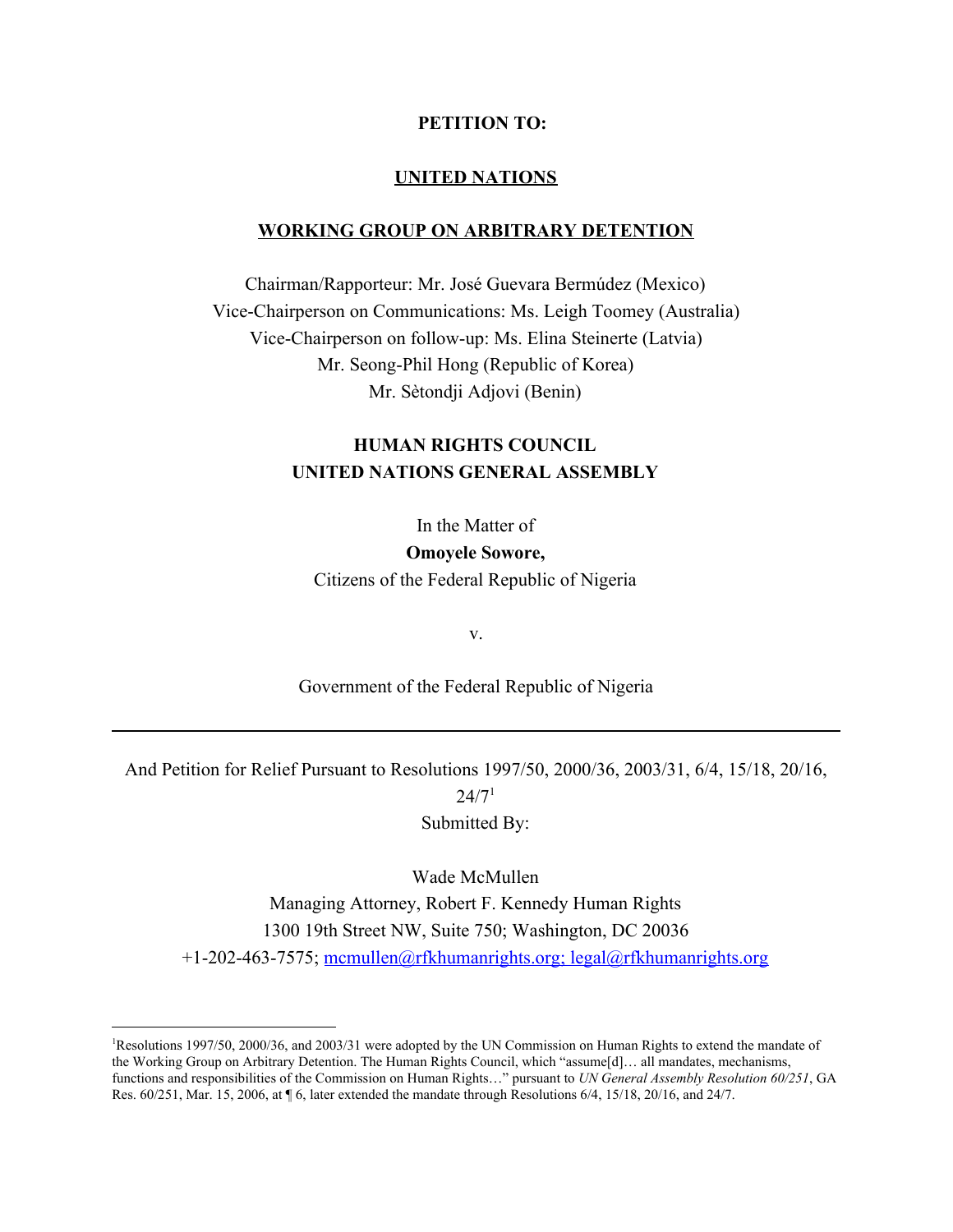October 28, 2019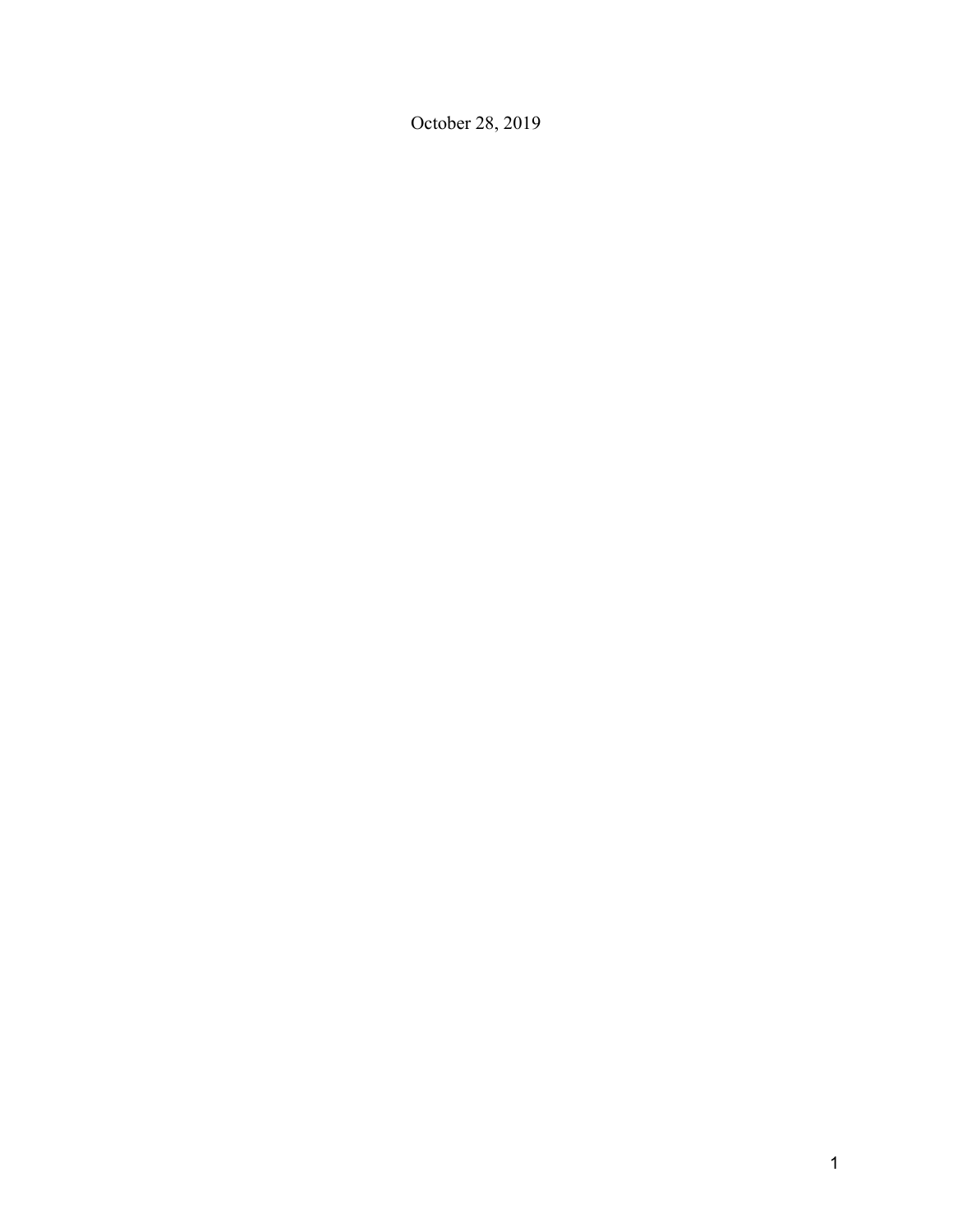#### **Basis for Petition**

As set forth in the attached Petition, the Government of the Federal Republic of Nigeria is arbitrarily depriving Omoyele Sowore of his liberty and continues to arbitrarily detain him. Mr Sowore is a citizen of Nigeria and has been detained since August 3, 2019. He continues to be detained with stringent bail conditions and without access to his family.<sup>2</sup> An opinion is therefore sought from the Working Group finding Mr. Sowore's ongoing pretrial detention to be arbitrary and in violation of Nigeria's obligations under international law.

Mr. Sowore is a prominent human rights defender, journalist, pro-democracy campaigner, former presidential candidate and founder of Sahara Reporters -- a citizen's journalism platform that focuses on exposing corruption, human rights abuses and other political misconduct in Nigeria. Sowore has been a catalyst of change in Nigeria. He advocates against political corruption in Nigeria, the growing wealth gap, income inequality, the broken health care system and the inability for college graduates to find gainful employment.<sup>3</sup> His Twitter account, has a following of over 100,000 people, where he is openly critical of President Buhari and human rights abuses attributed to his administration.<sup>4</sup>

In 2019, Sowore launched a movement he called "#RevolutionNow", which called for a nationwide peaceful protest against political corruption and bad governance. His political party, Africa Action Congress, declared August 5th the beginning of "Days of Rage" to further protest the lack of a level playing field in the February 2019 elections. Two days prior to the planned protest, the Nigerian Department of State Services (DSS) arrested Mr. Sowore for "threatening public safety, peaceful co-existence and social harmony in the country."<sup>5</sup> There was no warrant for Mr. Sowore's arrest and he was detained in DSS custody for five days without being brought before a judge. Three days after his arrest, on August 6th, the Department of State Services sought an *ex-parte* order from the Federal High Court in Abuja to detain Sowore for an additional 90 days to conduct investigations without formally charging him. The court granted an order to detain Mr. Sowore for 45 days on August 8th, under a vague 2013 anti-terrorism

[https://www.northjersey.com/story/news/2019/10/04/nigerian-journalist-omoyele-sowore-offered-bail-but-remains-prison/38637](https://www.northjersey.com/story/news/2019/10/04/nigerian-journalist-omoyele-sowore-offered-bail-but-remains-prison/3863751002/) [51002/](https://www.northjersey.com/story/news/2019/10/04/nigerian-journalist-omoyele-sowore-offered-bail-but-remains-prison/3863751002/)

<sup>3</sup> Nayaba Arinde and Chinedu Onyemaobi, *He Named His Movement "Revolution Now" and They Jailed Him*, AMSTERDAM NEWS (Aug. 8, 2019), <http://amsterdamnews.com/news/2019/aug/08/he-named-his-movement-revolution/>

<sup>4</sup> Omoyele Sowore (@YeleSowore), Twitter (Aug. 2, 2019, 3:21pm), <https://twitter.com/YeleSowore/status/1157416280334491649>

<sup>2</sup> Alexis Shane, *Bergen County Resident, Nigerian Journalist Offered Stringent Bail and Remains in Prison*, NORTH JERSEY RECORD (Oct. 4, 2019),

 $\overline{5}$  THE NEWS, *Why We Arrested Sowore-DSS*, THE NEWS (Aug. 4, 2019),

<https://www.thenewsnigeria.com.ng/2019/08/why-we-arrested-sowore-dss/>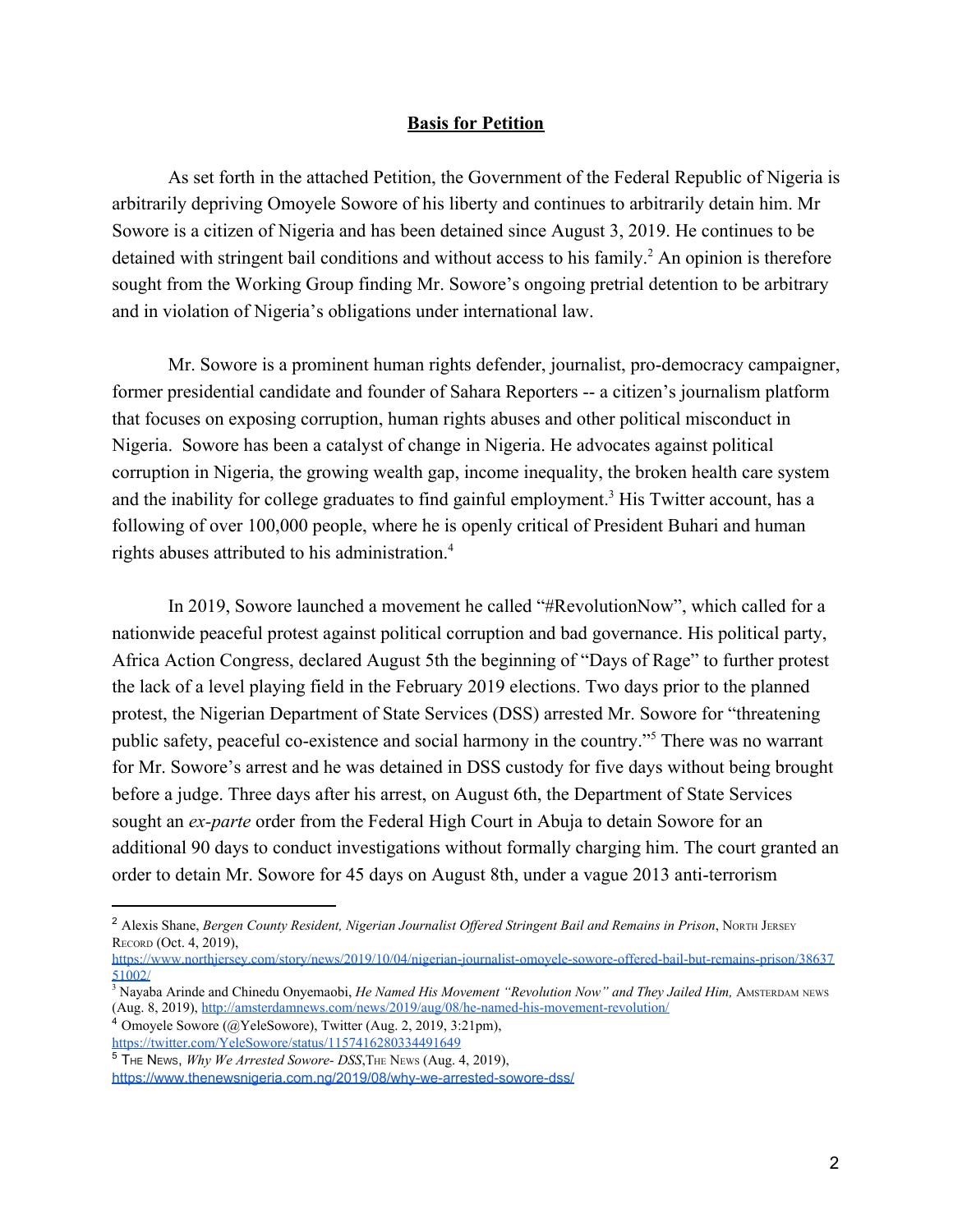legislation. When Mr. Sowore's legal team filed a motion to quash the 45 day detention order, the court refused to hear the motion until September 21st- the day the detention order expired. Mr. Sowore was detained for a total of 48 days without any formal charges filed against him. On September 20th seven criminal charges were levied against him:

- **Count 1:** (Conspiracy to commit Treasonable Felony, contrary to Section 516 of the Criminal Code Act, Cap C38 Laws of the Federation of Nigeria, 2004): Omoyele Stephen Sowore and Olawale Adebayo Bakare under the aegis of Coalition for Revolution (CORE), sometime in August 2019 in Abuja, Lagos and other parts of Nigeria did conspire to stage a revolution campaign on the 5th day of August 2019 tagged "#RevolutionNow" aimed at removing the President and Commander-in-Chief of the Armed Forces of the Federal Republic of Nigeria during his term of office otherwise than by constitutional means.
- **Count 2:** (Treasonable Felony, contrary to Section 41(c) of the Criminal Code Act, Cap C38 Laws of the Federation of Nigeria, 2004): Omoyele Stephen Sowore and Olawale Adebayo Bakare under the aegis of Coalition for Revolution (CORE), sometime in August 2019 in Abuja, Lagos and other parts of Nigeria did conspire to stage a revolution campaign on the 5th day of August 2019 tagged "#RevolutionNow" aimed at removing the President and Commander-in-Chief of the Armed Forces of the Federal Republic of Nigeria during his term of office otherwise than by constitutional means.
- **Count 3:** (Cyberstalking contrary to Section 24(1)(b) of the Cybercrimes (Prohibition, Prevention) Act, 2015): Omoyele Stephen Sowore, knowingly sent messages by means of press interview granted on "Arise Television" network which he knew to be false for the purpose of causing insult, enmity, hatred and ill-will on the person of the President of the Federal Republic of Nigeria.
- **Count 4:** (Transfer of funds contrary to Section 15(1) of the Money Laundering (Prohibition) Act, 2011): Omoyele Stephen Sowore on or about the 2nd day of April 2019 at Lagos and Abuja, transferred by means of swift wire, the sum of Nineteen Thousand, Nine Hundred and Seventy Five Dollars (\$19,975) from his United Bank for Africa Plc Account No.3002246104 credited by City Bank, New York City, USA, into Sahara Reporters Media Foundations GTB Account No.0424048298 with the aim of concealing or disguising the illicit origin of the funds.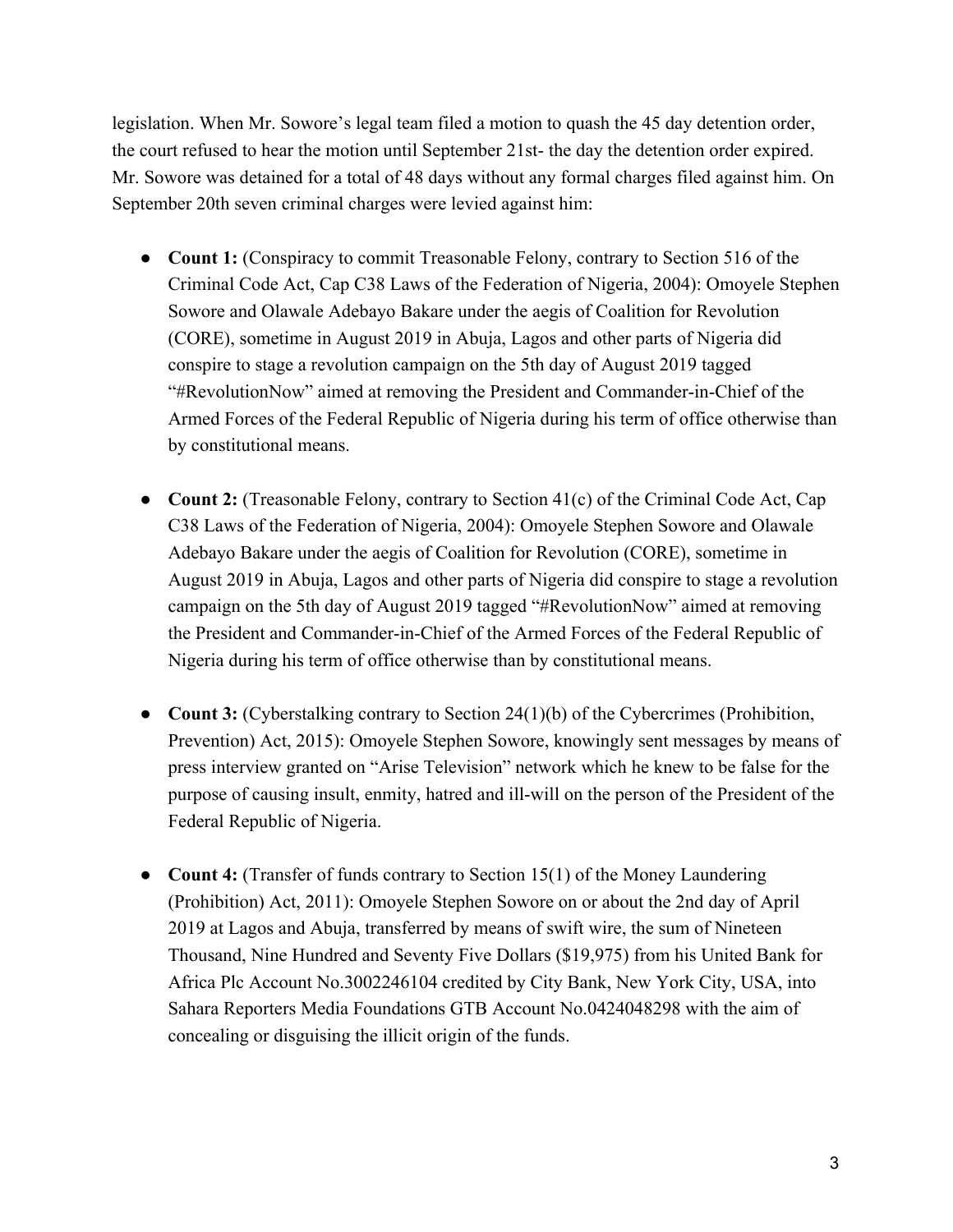- **Count 5:** (Transfer of funds contrary to Section 15(1) of the Money Laundering (Prohibition) Act, 2011): Omoyele Stephen Sowore on or about the 21st of May 2019 at Lagos and Abuja, transferred by means of swift wire, the sum of Twenty Thousand, Four Hundred and Seventy-Five Dollars (\$20,475) from his United Bank for Africa Plc Account No.3002246104 credited by Sahara Reporters Media Group Incorporated, New York, USA, via City Bank, N.A., New York City, USA with the aim of concealing or disguising the illicit origin of the funds.
- **Count 6:** (Transfer of funds contrary to Section 15(1) of the Money Laundering (Prohibition) Act, 2011): Omoyele Stephen Sowore on or about the 27th day of June 2019 at Lagos and Abuja, transferred by means of swift wire, the sum of Sixteen Thousand, Nine Hundred and Seventy-Five Dollars (\$16,975) from his United Bank for Africa Plc Account No.3002246104 credited by Sahara Reporters Media Group Incorporated, New York, USA, via City Bank, N.A., New York City, USA with the aim of concealing or disguising the illicit origin of the funds.
- **Count 7:** (Transfer of funds contrary to Section 15(1) of the Money Laundering (Prohibition) Act, 2011): Omoyele Stephen Sowore on or about the 16th of July 2019 at Lagos and Abuja, transferred by means of swift wire, the sum of Sixteen Thousand, Nine Hundred and Seventy-Five Dollars (\$16,975) from his United Bank for Africa Plc Account No.3002246104 credited by LANDRUM of 7E, 146 W 29th Street, New York, NY1001, USA, via City Bank Plc, with the aim of concealing or disguising the illicit origin of the funds.

One day before the expiration of the 45 day detention order, on September 20th, the DSS filed a motion for 20 addtitional days of pre trial detention, under the same anti- terrorism law. The motion was later withdrawn on September 24th, since Mr. Sowore had already been charged.

Today Mr. Sowore remains in arbitrary detention awaiting trial in Abuja, Nigeria. He has been detained for a total of 88 days. Mr. Sowore's contact with his wife and two children has been completely cut off since his wife's interview with Democracy Now! on September 4th, 2019 where she called for her husband's release. On September 24th a Federal High Court Judge, Taiwo Taiwo, ordered the immediate release of Mr. Sowore on the condition that he surrender his passport. On September 26th, Mr. Sowore met the release conditions, but the DSS refused to comply with the order and continued to unlawfully detain Mr. Sowore. On September 30th Mr. Sowore plead not guilty to all seven charges. On October 4th a new judge, Justice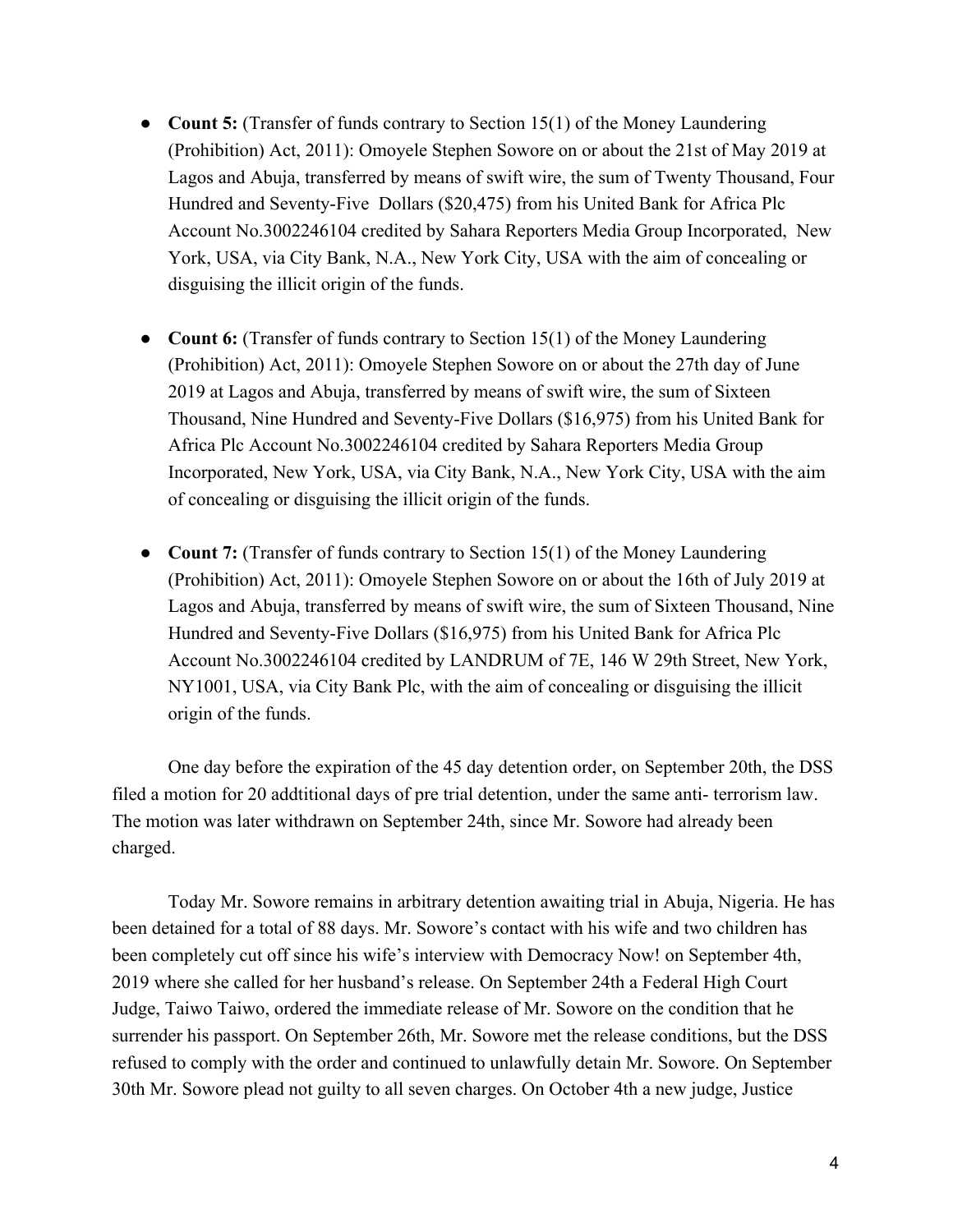Ijeoma Ojukwu, unlawfully set new overly burdensome bail requirements that were so stringent and impossible to meet, seemingly designed as a punitive measure to ensure prolonged pretrial detention. These punitive conditions were set despite the fact that the previous order by Justice Taiwo Taiwo had not been overturned or amended by a superior court. Despite this fact, Justice Ojukwu granted Mr. Sowore bail with the overly burdensome conditions requiring a sum of N100 million naira (about \$280,000 United States dollars) with two sureties who must reside in Abuja, the Nigerian capital, and have landed properties in the capital worth the bail sum. The bail conditions also restrict him from talking to the press, engaging in protests and leaving the city of Abuja, even though he has no home in the city. Not only are these overly burdensome conditions vastly disproportionate to the facts of Mr. Sowore's case, but the impracticality amounts to an effective refusal of bail and *de facto* order of continued detention in an attempt to keep Mr. Sowore perpetually in custody. On October 21st Justice Ojukwu slightly reduced the financial conditions of Mr. Sowore's bail, however as of the date of this filing the conditions remain too burdensome to meet. Given the overwhelming public support and efforts of Mr. Sowore's family to continue to find a way to meet these overly burdensome and punitive bail conditions, should Mr. Sowore ever be able to meet these conditions, any "release" from the current detention facility, would still effectively result in a form of continued arbitrary detention of Mr. Sowore in a city (Abuja) in which he does not reside, in violation of his right to freedom of movement, and unlawfully restricting his legitimate activities to promote and protect human rights.

Accordingly, it is hereby requested that the Working Group consider this Petition a formal request for an opinion of the Working Group pursuant to Resolution 1997/50 of the Commission on Human Rights, as reiterated by Resolutions 2000/36, 2003/31, and Human Rights Council Resolutions 6/4, 15/18, 20/16, and 24/7.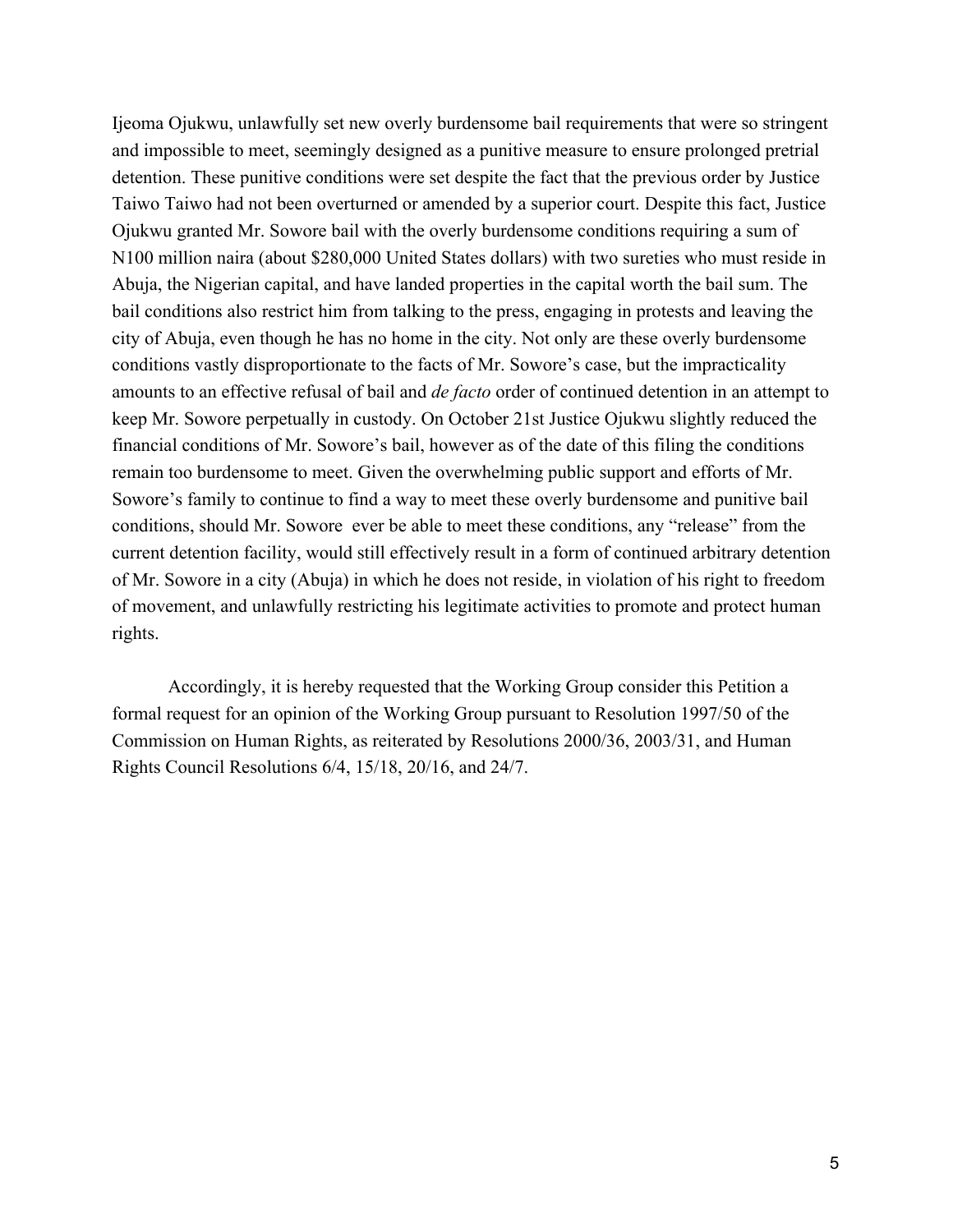# **Questionnaire To Be Completed<sup>6</sup>**

### **I. IDENTITY**

- 1. **Family name:** Sowore
- 2. **First name:** Omoyele
- 3. **Sex:** Male
- 4. **Birth date or age (at the time of detention):** 48 years old
- 5. **Nationality/Nationalities:** Federal Republic of Nigeria
- 6. (a) **Identity document (if any):** (b) **Issued by:** (c) **On (date):** (d) **No.:**
- 7. **Profession and/or activity (if believed to be relevant to the arrest/detention):** Mr. Sowore is a human rights activist, journalist and former presidential candidate. He is the founder of "Sahara Reporters", a citizen's journalism platform that focuses on exposing corruption, human rights abuses and other political misconduct in Nigeria.
- 8. **Address of usual residence:**

### **II. ARREST**

- 1. **Date of arrest:** August 3, 2019
- 2. **Place of arrest (as detailed as possible):** Mr. Sowore was arrested in his Lagos hotel room after midnight on August 3, 2019. The hotel's name is Montana Residence, 16 Oduduwa Way GRA, Ikeja Lagos.
- 3. **Forces who carried out the arrest or are believed to have carried it out:** Department of State Services (DSS)
- 4. **Did they show a warrant or other decision by a public authority?** No

<sup>6</sup> *Model Questionnaire To Be Completed By Persons Alleging Arbitrary Arrest or Detention*, UN WORKING GROUP ON ARBITRARY DETENTION, [http://www.ohchr.org/EN/Issues/Detention/Pages/Complaints.aspx.](http://www.ohchr.org/EN/Issues/Detention/Pages/Complaints.aspx)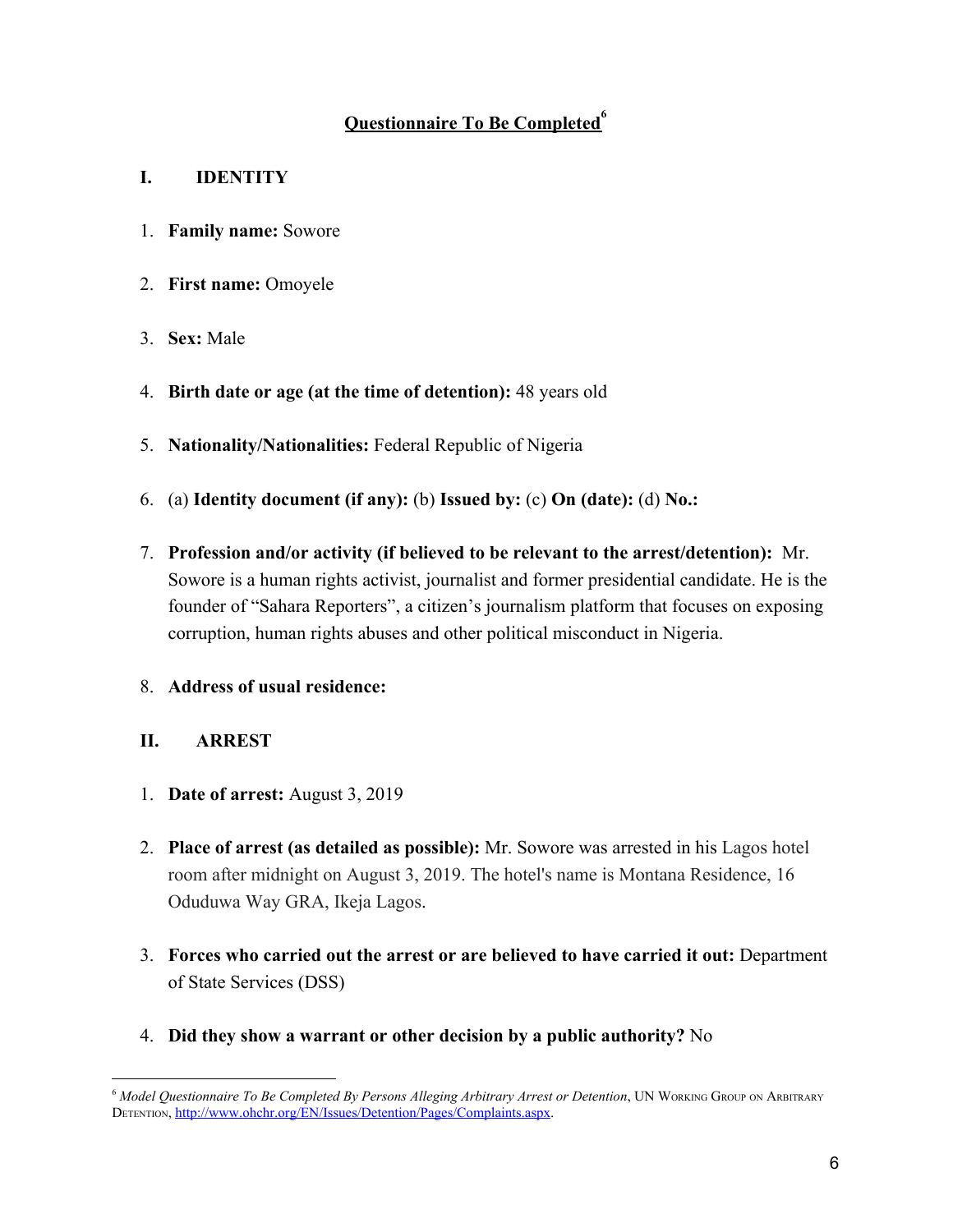- 5. **Authority who issued the warrant or decision:** N/A
- 6. **Reasons for the arrest imputed by the authorities:** The Public Relations Officer of DSS, Peter Afunanya, stated publicly that Mr. Sowore's proposed #RevolutionNow peaceful protest presented a threat of revolution and insurrection in Nigeria as well as the forceful takeover of government.<sup>7</sup> The Inspector-General of Police, Mohammed Adamu, described Mr. Sowore's planned protests as a call that amounts to "treasonable felony and acts of terrorism<sup>"8</sup>
- 7. **Legal basis for the arrest including relevant legislation applied (if known):** N/A

### **III. DETENTION**

- 1. **Date of detention:** August 3, 2019
- 2. **Duration of detention (if not known, probable duration):** Mr. Sowore has been in detention from August 3, 2019 to the date of this communication.
- 3. **Forces holding the detainee under custody:** Department of State Services (DSS) the primary domestic intelligence agency of Nigeria.
- 4. **Places of detention (indicate any transfer and present place of detention):** State Security Services headquarters in Abuja. The address is Aso drive three arms zone, Abuja, Nigeria
- 5. **Authorities that ordered the detention:** N/A
- 6. **Reasons for the detention imputed by the authorities:** After 48 days of detention Mr. Sowore was charged with seven criminal charges: a treasonable felony charge and conspiracy to commit a treasonable felony under section 516 and section 41(c) of the Criminal Code Act, Cap. C38 Laws of the Federation of Nigeria, 2004 for organizing a revolution campaign aimed at removing the President; a cyberstalking charge under

<sup>7</sup> THE NEWS, *Why We Arrested Sowore- DSS*,THE NEWS (Aug. 4, 2019),

<https://www.thenewsnigeria.com.ng/2019/08/why-we-arrested-sowore-dss/>

<sup>8</sup> Samson Toromade, *How DSS Arrested Sowore Over RevolutionNow Movement (Video)*, PULSE (Aug. 5, 2019), <https://www.pulse.ng/news/local/sowore-revolutionnow-how-dss-arrested-saharareporters-founder-video/5dcrv6l>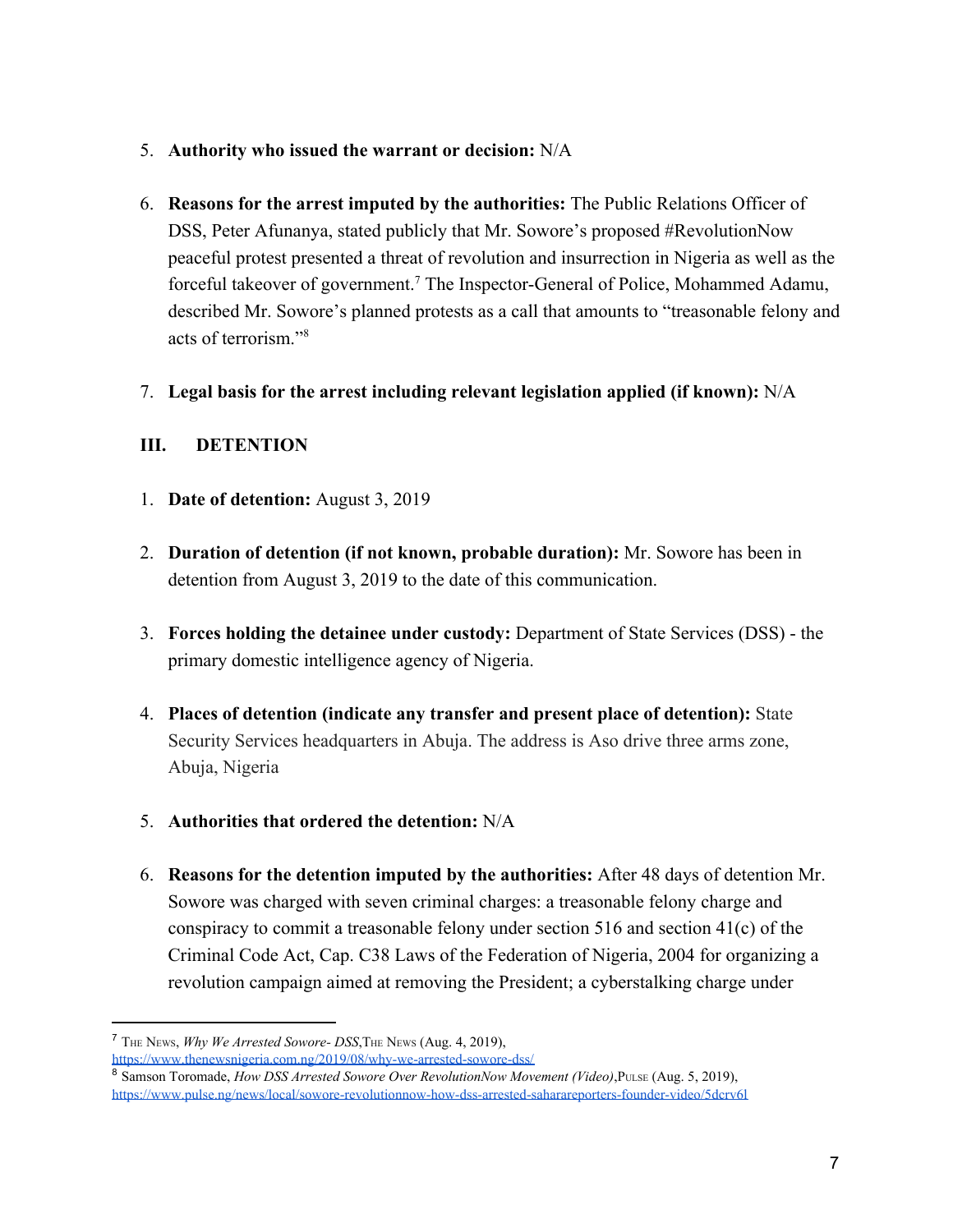section 24(1)(b) of the Cybercrimes (Prohibition, Prevention) Act, 2015 for an interview on "Arise Television" where he caused insult, enmity hatred and ill-will on the president; and four money laundering charges under section 15(1) of the Money Laundering (Prohibition) Act, 2011 for transfering funds with the aim of concealing or disguising the illicit origin of the funds.

7. **Legal basis for the detention including relevant legislation applied (if known):** There is no legal basis for detention. Mr. Sowore faces possible sentencing under overly broad sections 516 and section 41(c) of the Criminal Code Act, Cap. C38 Laws of the Federation of Nigeria, 2004, section 24(1)(b) of the Cybercrimes (Prohibition, Prevention) Act, 2015 and section 15(1) of the Money Laundering (Prohibition) Act, 2011 invoked and applied in violation of the State's international human rights obligations.

# **IV. DESCRIBE THE CIRCUMSTANCES OF THE ARREST AND THE REASONS WHY YOU CONSIDER THE ARREST AND/OR DETENTION TO BE ARBITRARY**

### **a. Statement of Facts**

Part i of this section describes the Nigerian government's documented history of suppressing fundamental rights such as freedom of expression and freedom of assembly and using arbitrary detentions to limit political and social activism. Part ii presents the case of Omoyele Sowore, a Nigerian activist, human rights defender, journalist and politician arbitrarily arrested and detained since August 3, 2019.

### i. **Human Rights Context in Nigeria**

### **1. Relevant Political, Legal and Social Background in Nigeria**

Nigeria is a federal republic composed of 36 states and the Federal Capital Territory  $(FCT)$ . Nigeria's multi-party system provides an opportunity for opposition parties to democratically assume power through elections, as seen through the recent 2015 election.<sup>10</sup> In 2015, citizens elected President Muhammadu Buhari of the All Progressives Congress (APC) to

<sup>9</sup> U.S. Department of State, *Nigeria 2018 Human Rights Report* (2018),

<https://www.state.gov/wp-content/uploads/2019/03/Nigeria-2018.pdf> [hereinafter *State Department 2018 Report*]. <sup>10</sup> Freedom House, *Freedom in the World 2018: Nigeria* (2018)[,](https://freedomhouse.org/report/freedom-world/2016/uganda) <https://freedomhouse.org/report/freedom-world/2019/nigeria> [hereinafter *Freedom House 2018 Report*].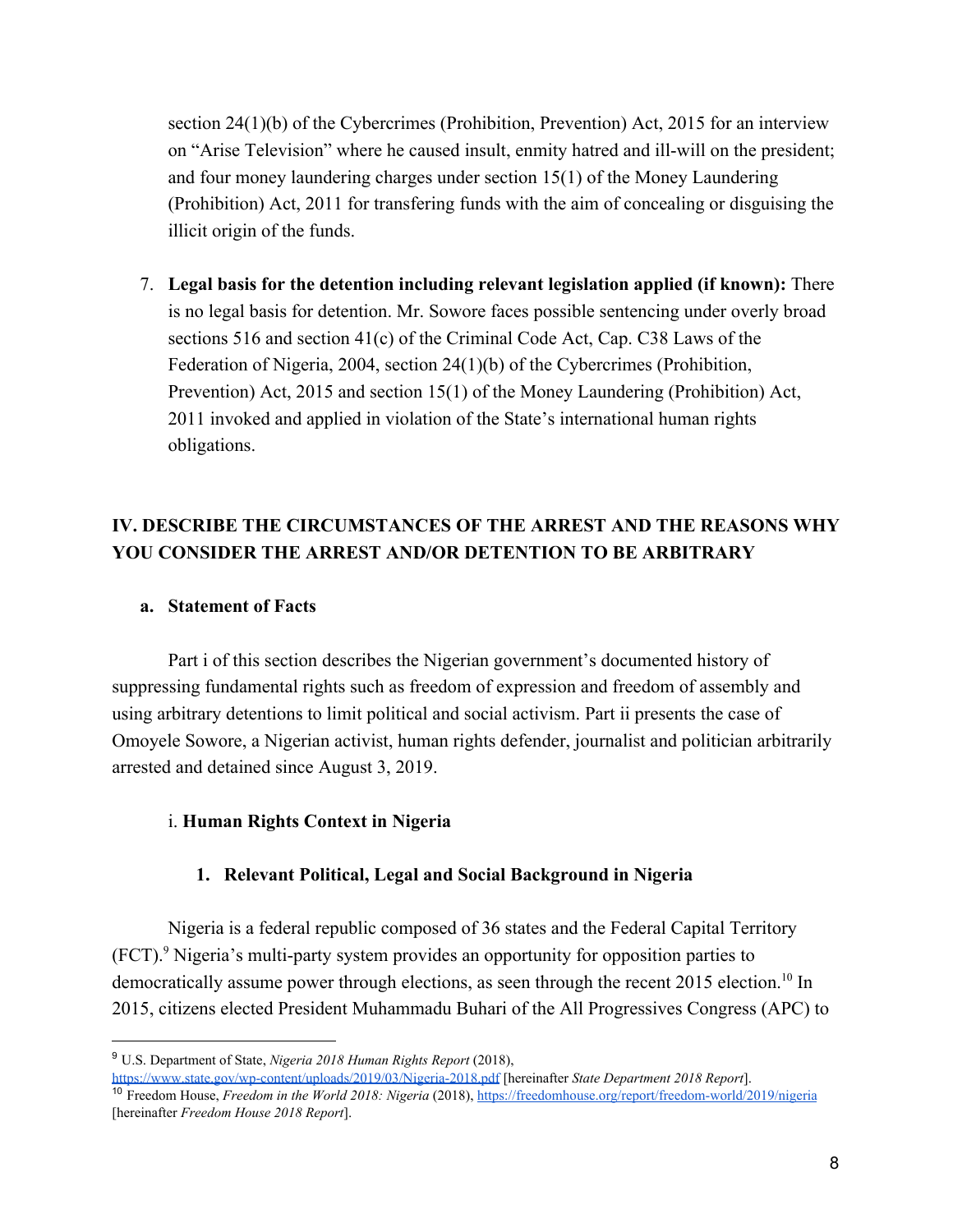a four year term in the first successful democratic transfer of power from a sitting president to a candidate of the opposition party in the country's history.  $\frac{11}{11}$  However, citizens' rights to freely participate in government directly and through democratically elected representatives remains imparied and undermined by vote buying, intimidation, the local domination of either the Nigerian military or illegal armed groups, influence from powerful domestic and international economic interests, and overall corruption.<sup>12</sup> Corruption remains a pervasive problem throughout many facets of government and the economy, particularly in the oil and the security sectors.<sup>13</sup> President Buhari ran on a platform to improve transparency, yet a culture of corruption at the state and local levels persists.<sup>14</sup> In his 2015 campaign President Buhari's slogan "if we don't kill corruption, this corruption will kill us" was accompanied by a three progned cardinal agenda to address corruption in the country, however, without the synergy of all relevant state institutions the anti-corruption initiatives continue to fall short.<sup>15</sup> Powerful political "godfathers" -- a political figure who has built a large following in communities and possess a well organized political platform<sup>16</sup> -- continue to use their considerable influence to elect their chosen candidate who in return, use their political office to enrich these godfathers.<sup>17</sup>

Under the Buhari administration, the Nigerian government has been accused of rampant human rights abuses including arbitrary arrests, harassment of human rights defenders, activists and journalists.<sup>18</sup>Amnesty International has documented killings of hundreds of state and non-state actors, extrajudicial executions, arbitrary arrests, detention, torture, violence against women, and undue restrictions on freedom of expression.<sup>19</sup>

Throughout 2018 insurgency in the Northeast of the country by militant terrorist groups, including Boko Haram and the Islamic State in West Africa (ISIS-WA), continued as the groups committed what amount to war crimes on civilian populations. Widescale killings and abductions, especially of women and girls, have caused hundreds of thousands to flee their homes in the region.<sup>20</sup> The groups attacked civilians and government targets resulting in

<sup>11</sup> State Department 2018 Report, *supra note* 11.

<sup>12</sup> Freedom House, *supra note* 12.

<sup>13</sup> Freedom House, *supra note* 12.

<sup>14</sup> Freedom House, *supra note* 12.

<sup>&</sup>lt;sup>15</sup>Punch, *Buhari, Retool the Anti-Corruption War*, PUNCH (Mar. 28, 2019), <https://punchng.com/buhari-retool-the-anti-corruption-war/>

<sup>&</sup>lt;sup>16</sup>Preye kuro Inokoba & Chibuzor Chile Nwobueze, *Interrogating Godfathers- Electoral Corruption Nexus as a Challenge to Sustainable Development and National Security in Fourth Republic Nigeria*, 19 J.L of Sustainable Development in Africa 4 (2017).

<sup>17</sup> Freedom House, *supra note* 12.

<sup>&</sup>lt;sup>18</sup> Jide Oyekunle, *Amnesty International Urges Buhari to End Human Rights Violations, Abuses Buhari, MSN (MAR. 5, 2019)*, [https://www.msn.com/en-xl/africa/nigeria/amnesty-international-urges-buhari-to-end-human-rights-violations-abuses-buhari/ar-A](https://www.msn.com/en-xl/africa/nigeria/amnesty-international-urges-buhari-to-end-human-rights-violations-abuses-buhari/ar-AACjFY6) [ACjFY6](https://www.msn.com/en-xl/africa/nigeria/amnesty-international-urges-buhari-to-end-human-rights-violations-abuses-buhari/ar-AACjFY6)

<sup>19</sup> *Id.anti*

<sup>20</sup> *Id*.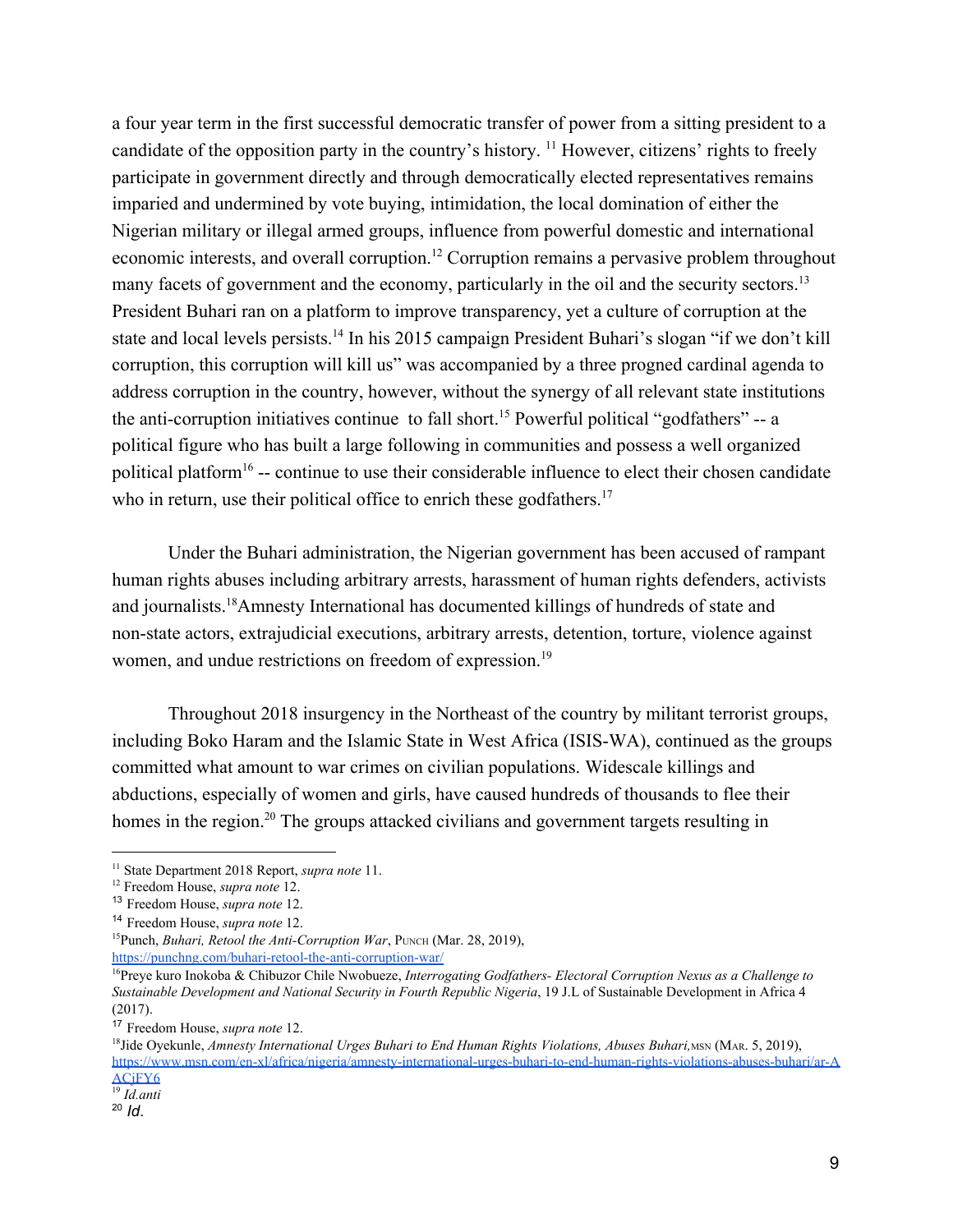thousands of deaths and injuries, the internal displacement of approximately 1.8 million people and external displacement of approximately 225,000 Nigerian refugees to neighboring countries, specifically, Cameroon, Chad, and Niger. $21$ 

### **2. Civil Society and Arbitrary Detention in Nigeria**

Although the constitution and law prohibit arbitrary arrest and detention, police and security services continue to employ these practices in violation of domestic and international law. Since 2013, the Nigerian military has arbitrarily arrested and detained thousands of persons in the context of the fight against Boko Haram. $^{22}$ 

The right to peaceful assembly is constitutionally guaranteed in Nigeria, $23$  however, federal and state governments frequently ban public events perceived as threatening to national security, including those that could incite political, ethnic or religious tensions.<sup>24</sup> Civil society has criticized the government for prohibiting or dispersing protests that are critical of the authorities.

### **3. Lack of Due Process Protections in Nigeria**

Pretrial detentions are a severe problem in Nigeria's criminal justice system. Nigeria's prisons are largely overcrowded with over 70 percent of detainees being detained in pretrial custody, one-fifth of them have been held for over a year. Studies show that it is not uncommon for those accused of capital offences to spend over 10 years in pretrial detention.<sup>25</sup>

### **ii. The Detention of Omoyele Sowore**

### **1. Background Information of Omoyele Sowore**

Omoyele Sowore is a prominent human rights defender, activist, journalist, former presidential candidate and founder of the citizen's journalism site, Sahara Reporters. He is 48 years old, a husband and father of two children, ages 10 and  $12<sup>26</sup>$  Mr. Sowore has been an

<sup>21</sup> State Department 2018 Report, *supra note* 11.

<sup>22</sup> State Department 2018 Report, *supra note* 11..

<sup>23</sup> *Constitution of the Federal Republic of Nigeria*, Ch.4 Sec. 40.

<sup>24</sup> Freedom House, *supra note* 12.

<sup>&</sup>lt;sup>25</sup>Open Society Justice Initiative, *Facts Sheet: Improving Pretrial Justice in Nigeria*, OPEN SOCIETY JUSTICE INITIATIVE, (Feb. 2013), <https://www.justiceinitiative.org/publications/fact-sheet-improving-pretrial-justice-nigeria>

<sup>&</sup>lt;sup>26</sup>Alexis Shane, *Bergen County Resident, Nigerian Journalist Offered Stringent Bail and Remains in Prison, NORTH JERSEY RECORD* (Oct. 4, 2019),

[https://www.northjersey.com/story/news/2019/10/04/nigerian-journalist-omoyele-sowore-offered-bail-but-remains-prison/38637](https://www.northjersey.com/story/news/2019/10/04/nigerian-journalist-omoyele-sowore-offered-bail-but-remains-prison/3863751002/) [51002/](https://www.northjersey.com/story/news/2019/10/04/nigerian-journalist-omoyele-sowore-offered-bail-but-remains-prison/3863751002/)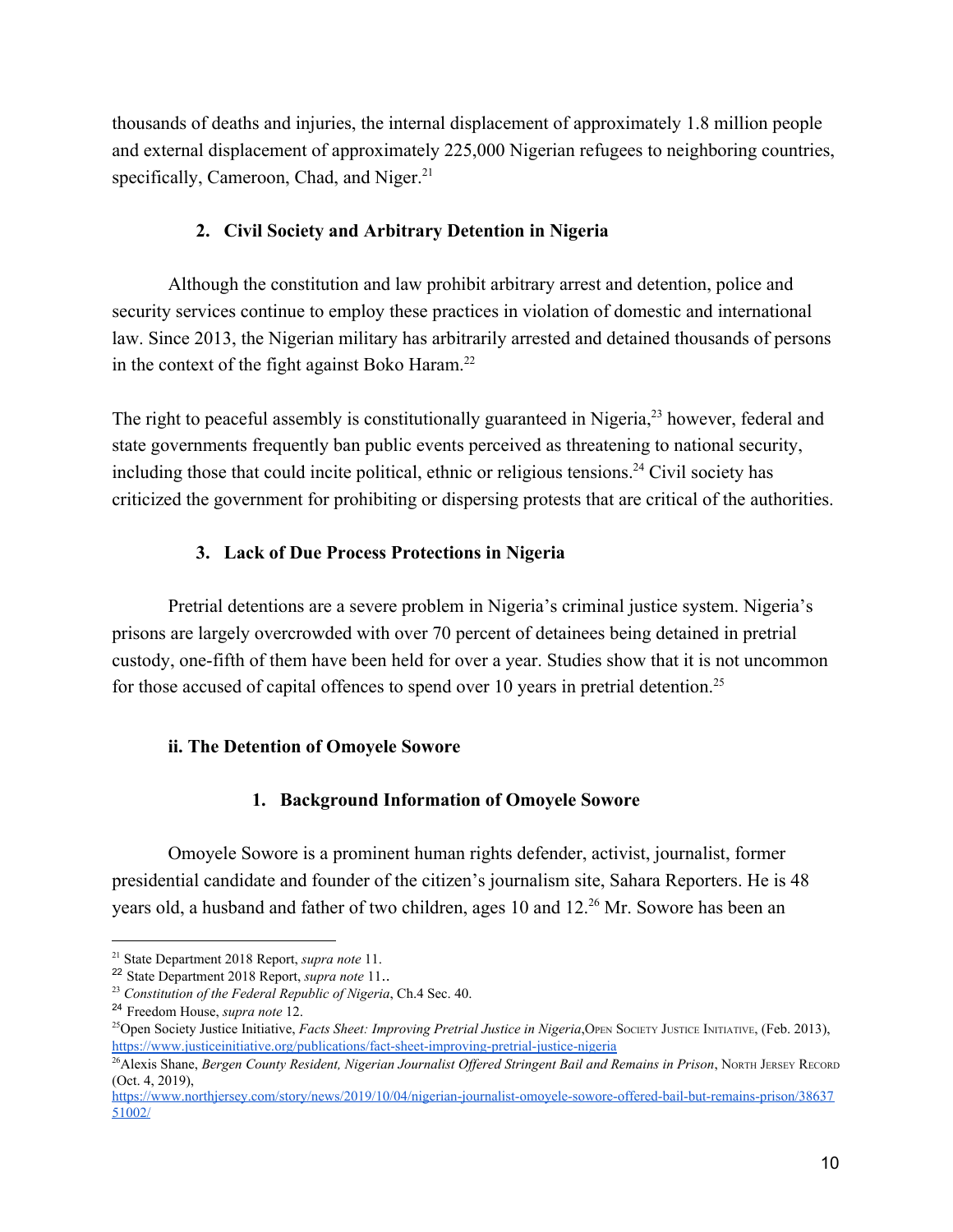activist and publicly critical of the Nigerian government since 1989 when he was a student at the University of Lagos.<sup>27</sup>

Mr. Sowore also ran as a candidate in the February 2019 presidential elections. He garnered support early from the Nigerian public as he took a strong stance against corruption, Nigeria's wealth disparity, poverty and the country's failure to use its oil resources to provide jobs for its citizens. <sup>28</sup> Following the election results, where President Buhari won a second term, Mr. Sowore called for peaceful protests of the irregularities documented during the 2019 elections and other issues of political corruption.  $29$  In July 2019 he continued to criticize the Buhari administration and called for an "end to the shenanigans of government, an end to oppression, and the corruption of government." $30$  Buhari and his administration have faced criticism for its human rights record, particularly the documented killings of hundreds of state and non-state actors, extrajudicial executions, arbitrary arrest, detention, torture and restrictions on freedom of expression. Mr. Sowore eventually started a movement he tagged, "#RevolutionNow", which called for nationwide peaceful protests on August 5th, 2019.

The Nigerian government placed Amnesty International on security watch on August 1st for allegedly reproducing a message by the organizers of the #RevolutionNow protests in a tweet.<sup>31</sup> Just two days before the protests were set to begin, Sowore was arrested and accused of attempting to take over the government. Despite his arrest and detention the protests moved forward on August 5th. In Lagos State, officials of Operation MESA -- a joint Internal Security Operational platform made up of the Army, the Navy and the Air Force -- surrounded the National Stadium, where the protesters planned to convene in the early morning.<sup>32</sup> Security forces arrested and fired teargas at peaceful protestors, forcefully dispersing the crowd and leaving a number of people injured.<sup>33</sup>

<sup>29</sup> Reuters, *Nigeria Security Agents Arrest ACtivist for Calling for Revolution,* REUTERS(Aug. 4, 2019) [https://www.reuters.com/article/us-nigeria-politics/nigeria-security-agents-arrest-activist-for-calling-for-revolution-idUSKCN1U](https://www.reuters.com/article/us-nigeria-politics/nigeria-security-agents-arrest-activist-for-calling-for-revolution-idUSKCN1UU0K5) [U0K5](https://www.reuters.com/article/us-nigeria-politics/nigeria-security-agents-arrest-activist-for-calling-for-revolution-idUSKCN1UU0K5)

<sup>&</sup>lt;sup>27</sup> Camille Augustin, 5 Things You Should Know About Nigerian Political Activist Omoyele Sowore, VIBE, (Sept. 20, 2019), <https://www.vibe.com/2019/09/omoyele-sowore-detained-nigerian-activist-things-to-know>

<sup>&</sup>lt;sup>28</sup> Navaba Arinde and Chinedu Onyemaobi, *He Named His Movement "Revolution Now" and They Jailed Him, AMSTERDAM NEWS* (Aug. 8, 2019), <http://amsterdamnews.com/news/2019/aug/08/he-named-his-movement-revolution/>

*<sup>30</sup> Id.*

<sup>&</sup>lt;sup>31</sup> Human Rights Watch, *Nigeria: Activist's Detention a Sign of Growing Intolerance*, HUMAN RIGHTS WATCH (Aug. 7, 2019), <https://www.hrw.org/news/2019/08/07/nigeria-activists-detention-sign-growing-intolerance>  $32\hat{I}_d$ 

<sup>&</sup>lt;sup>33</sup>Abdur Rahman Alfa Shaban, *Nigeria Security Forces Disperse 'Revolution Now' Protestors in Lagos, AFRICANEWS (Aug. 5, 2019),* <https://www.africanews.com/2019/08/05/nigeria-security-forces-disperse-revolution-now-protesters-in-lagos//>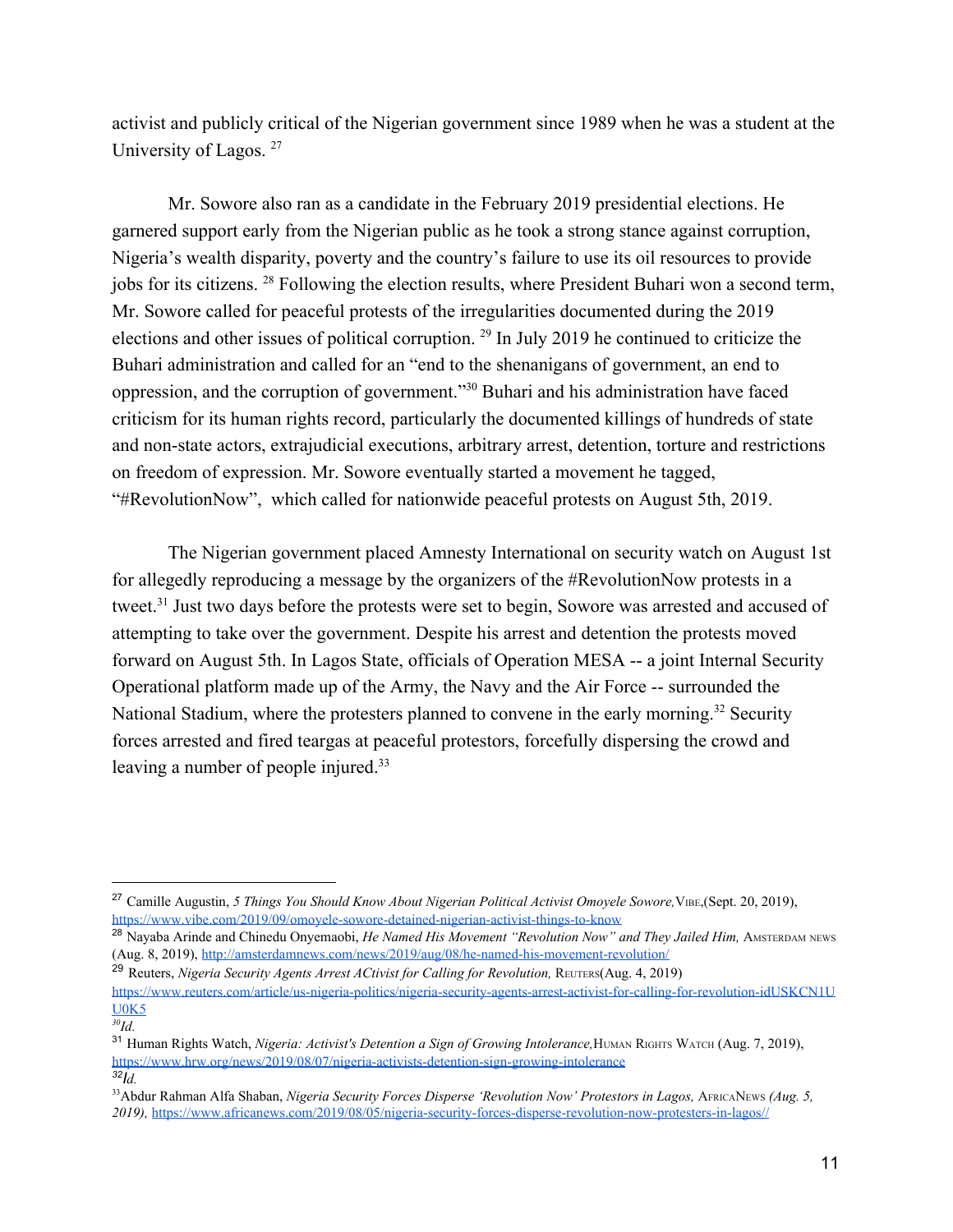#### **2. Arbitrary Arrest and Detention of Omoyele Sowore**

Mr. Sowore's social activism and calls for the #RevolutionNow peaceful protests led to escalating government harassment and his eventual arrest and detention. In early August of this year, he tweeted about his concern that the Nigerian government was surveilling him in his preparation of the #RevolutionNow protests,  $34$  still he continued to push forward with his planned peaceful protests and continued public criticism of President Buhari and his administration. On August 1st, the Nigerian government placed Amnesty International on security watch for allegedly retweeting a message by the organizers of the #RevolutionNow protests in a tweet<sup>35</sup> further demonstrating the government's surveillance of Mr. Sowore, his movement and the intention to quell any such protests. On August 3rd, two days prior to the planned protests, Mr. Sowore was arrested from his hotel in the early hours of the morning and held for days without being formally charged. Nigerian authorities immediately cut off his access to his wife and two children after his wife, Opeyemi Sowore, gave an interview with Democracy Now! calling for her husband's release. Mr. Sowore has been denied access to his family for over two months in violation of his rights. The Department of Security Services (DSS) publicly stated that Sowore's "call for a revolution" presented a threat of insurrection that warranted his arrest, even though it was widely known that Sowore's call for a peaceful pro-democracy protest was not a call for undemocratic political insurrection, let alone violent upheaval. There was no warrant for Mr. Sowore's arrest and he was detained in DSS custody for five days without being brought before a judge. Three days after his arrest, on August 6th, the Department of State Services sought an *ex parte* order from the Federal High Court in Abuja to detain Sowore for an additional 90 days to conduct investigations without formally charging him. The court granted this request on August 8th, permitting the DSS to detain Mr. Sowore for 45 more days. This request was granted under an overly vague provision of the 2013 anti-terrorism law in violation of Nigeria's international human rights obligations. Mr. Sowore's legal team filed a motion to quash the 45 day detention order, however, the court refused to hear the motion until September 21st -- the day the detention order expired. Mr. Sowore was detained for a total of 48 days without any formal charges filed against him. On September 20th seven baseless criminal charges were levied against him including the crime of "cyberstalking" for allegedly insulting the president online, treasonable felonies, and money laundering. To date, no evidence of any wrongdoing for these extremely serious charges have been produced by the authorities, who solely rely on Mr. Sowore's lawful public statements and free exercise of his right to freedom of expression in their attempt to justify his continued arbitrary detention and specious prosecution.

 $34$  Omoyele Sowore (@YeleSowore), Twitter (Aug. 2, 2019, 3:42pm),

<https://twitter.com/YeleSowore/status/1157240173693931522>

<sup>35</sup> Human Rights Watch, *Nigeria: Activist's Detention a Sign of Growing Intolerance,*HUMAN RIGHTS WATCH (Aug. 7, 2019), <https://www.hrw.org/news/2019/08/07/nigeria-activists-detention-sign-growing-intolerance>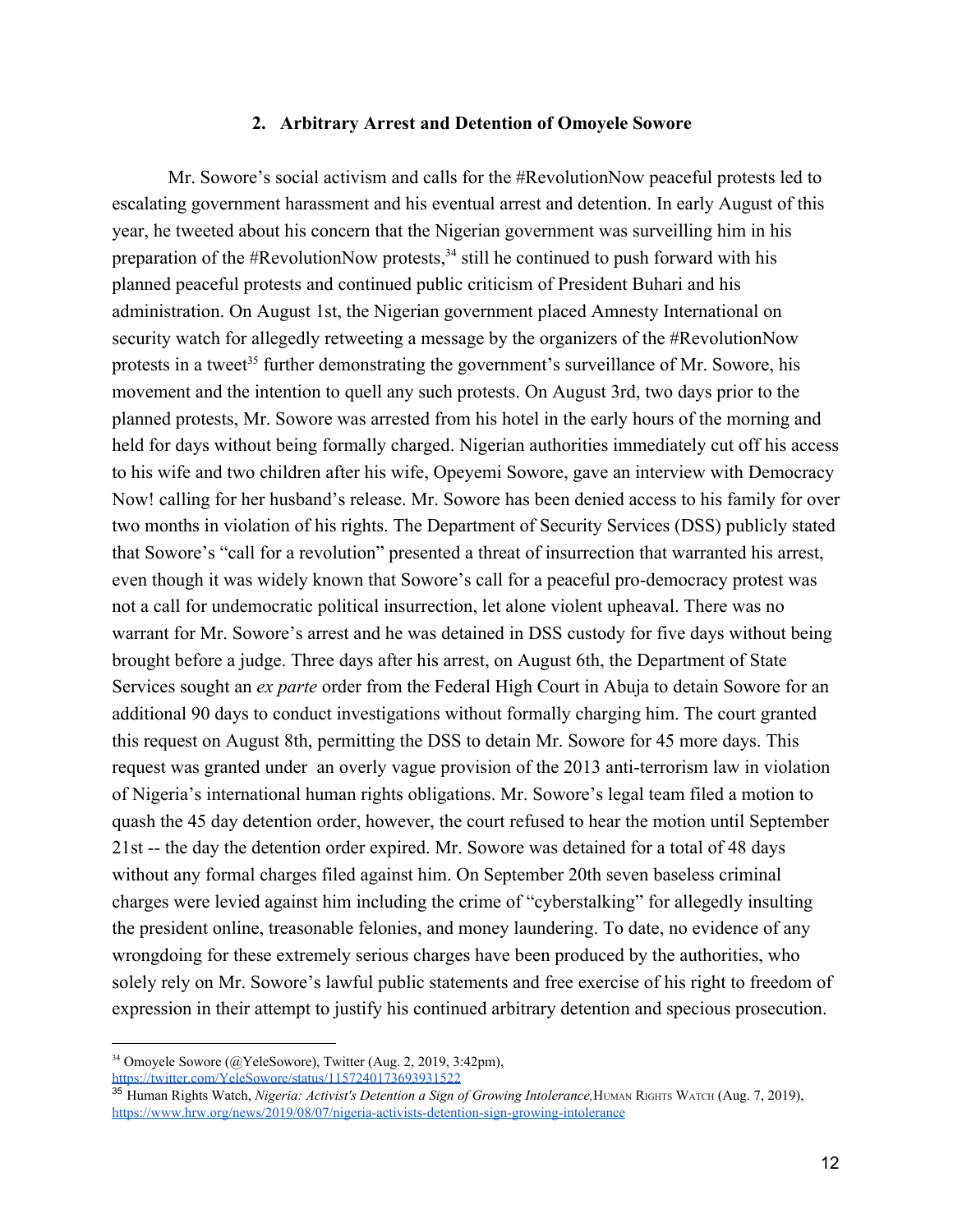#### **3. Overly Burdensome Bail Conditions Placed on Omoyele Sowore**

On September 24th, upon the expiry of the 45 day extension of his pretrial detention, Justice Taiwo Taiwo ordered the DSS to release Mr. Sowore on bail should he surrender his passport. On September 26th Mr. Sowore met all conditions for release under Justice Taiwo Taiwo's order, but the DSS refused to comply.

Then on October 4th, after 62 days in DSS custody, a new judge, Justice Ijeoma Ojukwu unlawfully issued a new set of overly burdensome bail conditions despite the previous order remaining in effect without any amendments by a superior court. The Lekki Forum of the Nigerian Bar Association has called on Justice Ijeoma Ojukwu to recuse herself for her actions to unlawfully ignore the previous release order. The new bail conditions were stringent and unduly burdensome making it virtually impossible to meet, effectively ensuring Mr. Sowore's continued arbitrary detention. Bail was set on the condition of a sum of N100 million naira (about \$280,000 United States dollars) with two sureties who must reside in Abuja, the Nigerian capital, and have landed properties in the capital worth the bail sum. The bail conditions also restrict him from talking to the press, engaging in protests, and leaving the city of Abuja, even though he has no home in the city. These strict conditions are unprecedented in Nigeria and for the crimes of which Mr. Sowore is accused, and effectively act as an order of detention. Even should Mr. Sowore be able to surmount the tremendous and unprecedented burdens of his bail requirements, the result would still relegate Mr. Sowore to a state of *de facto* arbitrary detention, unduly restricting his activities and movement, and forcing him to remain in Abuja where he has no residence.

#### **4. Current Status**

Mr. Sowore is still detained in a DSS detention facility in Abuja. Recently, the domestic court partially amended Mr. Sowore's bail conditions from N100 million naira to N50 million (approximately \$140,000 US dollars), this is still quite restrictive. The remaining conditions have remained in place, he cannot leave Abuja, speak to the press or participate in any protests. Mr. Sowore's communication with his wife and children, who live in the United States, remains cut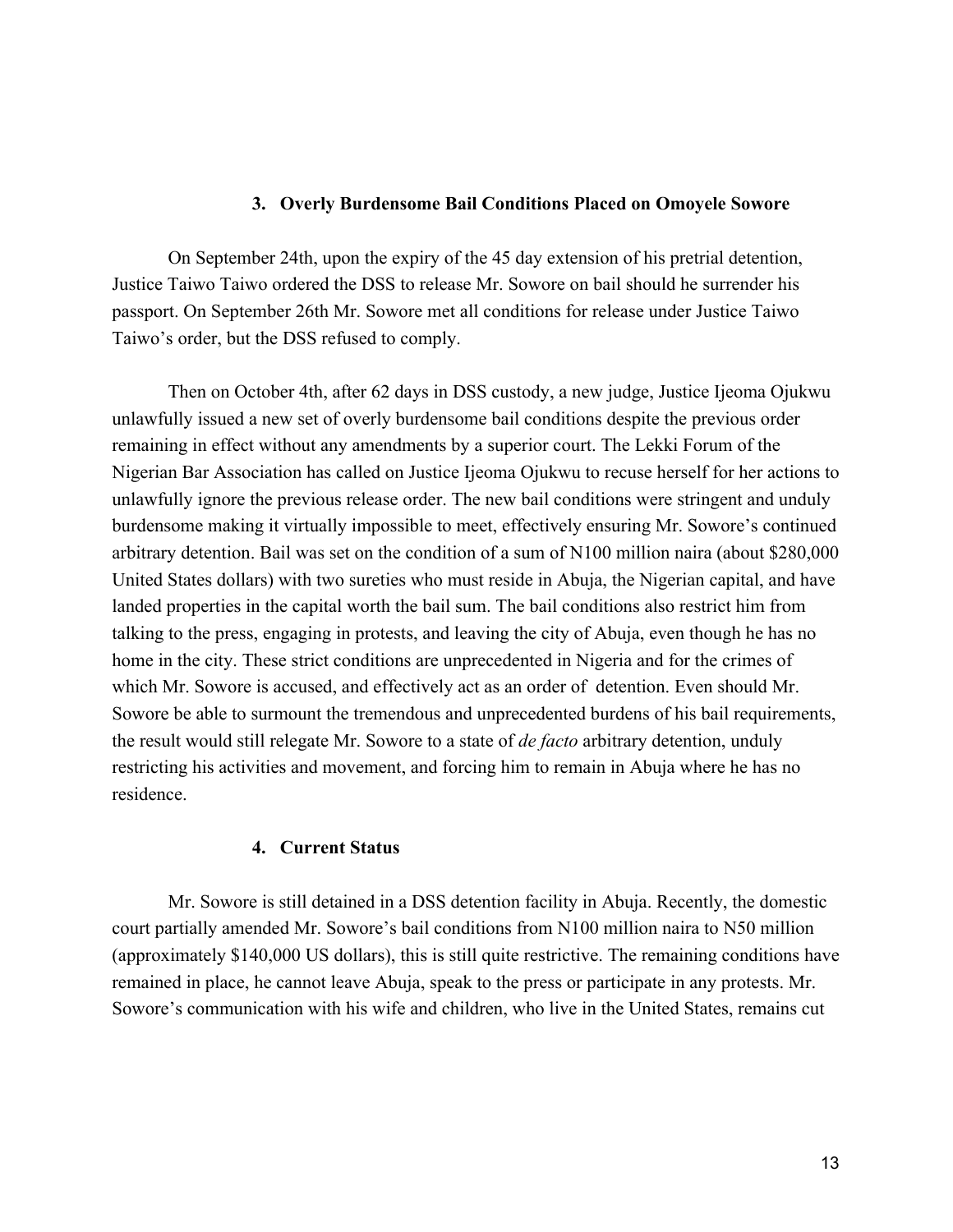off since his wife's September interview with Democracy Now!<sup>36</sup>. He has not spoken to his family in over two months.

#### **b. Legal Analysis**

For the reasons set forth below, the detention of Mr. Sowore constitutes an arbitrary deprivation of his liberty<sup>37</sup> under Category I, Category II, Category III, and Category V as set forth by the United Nations Working Group on Arbitrary Detention (herein, the Working Group). The detention is arbitrary under Category I because it does not have any legal justification. The detention is arbitrary under Category II because it resulted from Mr. Sowore's exercise of his right to freedom of expression and freedom of peaceful assembly. The detention is arbitrary under Category III because the government's detention and prosecution of Mr. Sowore failed to meet minimum international standards of due process. The detention is arbitrary under Category V because Mr. Sowore was targeted by the government in part because of his political opinion and status as a human rights defender and journalist.

#### **i. Category I: No Basis for Detention**

The detention of Mr. Sowore is arbitrary under Category I.

### **1. The Continued Detention of Mr. Sowore Violates Domestic and International Regulations on Pretrial Detention**

A detention is arbitrary under Category I when it is "clearly impossible to invoke any legal basis justifying the deprivation of liberty. $^{38}$ 

Article 9(1) of the ICCPR, which confirms the right to liberty and freedom from arbitrary detention, guarantees that "No one shall be deprived of his liberty except on such grounds and in

DEMOCRACYNOW! (Sept. 4, 2019), https://www.democracynow.org/2019/9/4/nigerian\_journalist\_activist\_omovele\_sowore\_jailed  $37$  An arbitrary deprivation of liberty is defined as a "depriv[ation] of liberty except on such grounds and in accordance with such procedures as are established by law." International Covenant on Civil and Political Rights, GA Res 2200A (XXI), 21 U.N. GAOR Supp. (No. 16), at 52, UN Doc. A/6316 (1966), 999 U.N.T.S. 171, entered into force Mar. 23, 1976, Art. 9(1) [hereinafter ICCPR]. Such a deprivation of liberty is specifically prohibited by international law. Id. "No one shall be subjected to arbitrary arrest, detention or exile." Universal Declaration of Human Rights, G.A. Res. 217A (III), U.N. Doc. A/810, Art. 9 (1948) [hereinafter UDHR]. "Arrest, detention or imprisonment shall only be carried out strictly in accordance with the provisions of the law." Body of Principles for the Protection of Persons under Any Form of Detention or Imprisonment, GA Res. 47/173, 43 U.N. GAOR Supp. (No. 49) 298, A/43/49, Dec. 9, 1998, Principle 2 [hereinafter Body of Principles].

<sup>36</sup> Democracy Now!, *Nigerian Journalist & Activist Omoyele Sowore Remains Jailed for Calling for Peaceful Protests,*

<sup>38</sup> *Report of the Working Group on Arbitrary Detention*, A/HRC/30/69, Aug. 4, 2015, ¶8(a) [hereinafter *Revised Methods of Work].*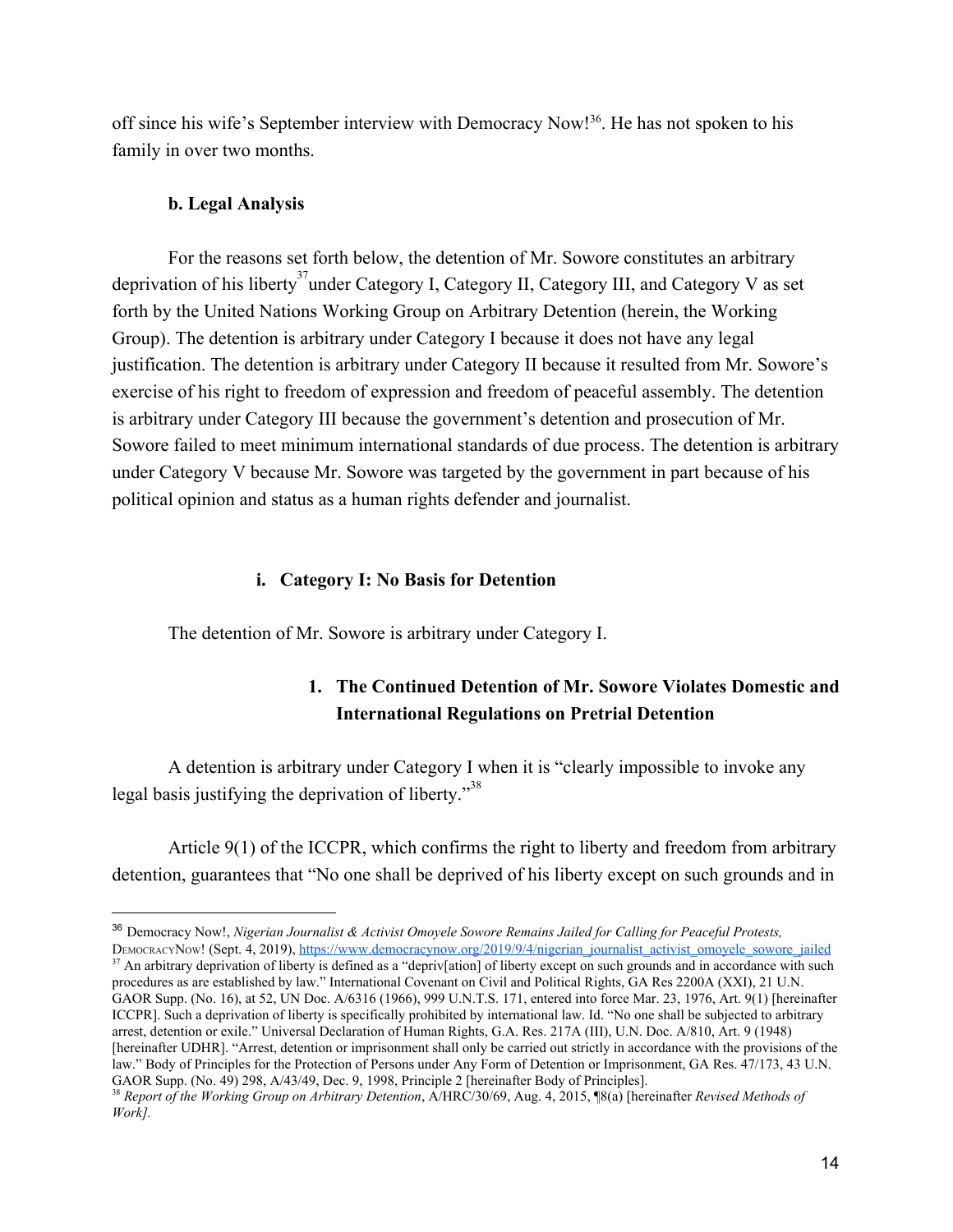accordance with such procedure as are established by law."<sup>39</sup> This right is reiterated by Article 9 of the UDHR and principles 2 and  $36(2)$  of the Body of Principles.<sup>40</sup>The Committee has interpreted this right to mean that "procedures for carrying out legally authorized deprivation of liberty should also be established by law and State parties should ensure compliance with their legally prescribed procedures."<sup>41</sup> Article 9(1) requires compliance with domestic rules that define such procedures for arrest such as specifying when a warrant is required and permitting access to counsel.<sup>42</sup> Section 35(3) of Nigeria's 1999 Constitution states that any person who is arrested or detained shall be informed in writing within 24 hours of the facts and grounds of his arrest or detention.  $43$  Section 35(4) further provides that any person who is arrested or detained upon reasonable suspicion of having committed a crime shall be brought before a court within a reasonable time, a reasonable time is defined as up to 48 hours. <sup>44</sup> Thus, any time in excess of 48 hours that the accused spends in custody without being brought before a court constitutes an unlawful arrest and detention.

Here, the detention of Mr. Sowore violated Nigeria's Constitutional limit. Nigerian authorities arbitrarily arrested Mr. Sowore on August 3, 2019, where he has remained in arbitrary detention every since. He was detained for three days until the Nigerian Department of State Services (DSS) sought an *ex-parte* order from the Federal High Court in Abuja to detain Sowore for an additional 90 days pursuant to Section 27(1) of the Terrorism Act 2013, which is intended only to enable the detention of anyone planning to "commit an act of violence." On August 8th, two days after the DSS's request and five days after Sowore's initial arrest, the Court granted the authorities permission to detain Mr. Sowore for 45 days without charge. The court further refused to hear a motion from Mr. Sowore's legal team to quash the 45 day order until September 21st, when the detention order had expired. Mr. Sowore's initial detention for five days exceeded the 48 hour constitutional limit. Thus, his continued detention in excess of 48 hours was unconstitutional and had no legal basis. Mr. Sowore's additional 45 day detention granted under Section 27(1) of the Terrorism Act 2013 also exceeded the 48 hour consitutional limit and has no legal basis. Section 27(1) of the Terroism Act 2013 provides that

"The court may, pursuant to an ex-parte application, grant an order for the detention of a suspect under this Act for a period not exceeding 90 days subject to renewal for a similar period until the conclusion of the investigation and prosecution of the matter that led to the arrest and detention is dispensed with"

 $39$  ICCPR, at art 9(1).

<sup>40</sup> UDHR, at art 9; Body of Principles, at principles 2 and 36(2).

<sup>41</sup> UN Human Rights Committee, *General Comment No. 35*, UN Doc. CCPR/C/GC/35, ¶ 23, (16 Dec. 2014). 42 *Id.*

<sup>43</sup> *Constitution of the Federal Republic of Nigeria*, Sec. 35(3).

*<sup>44</sup> Id.*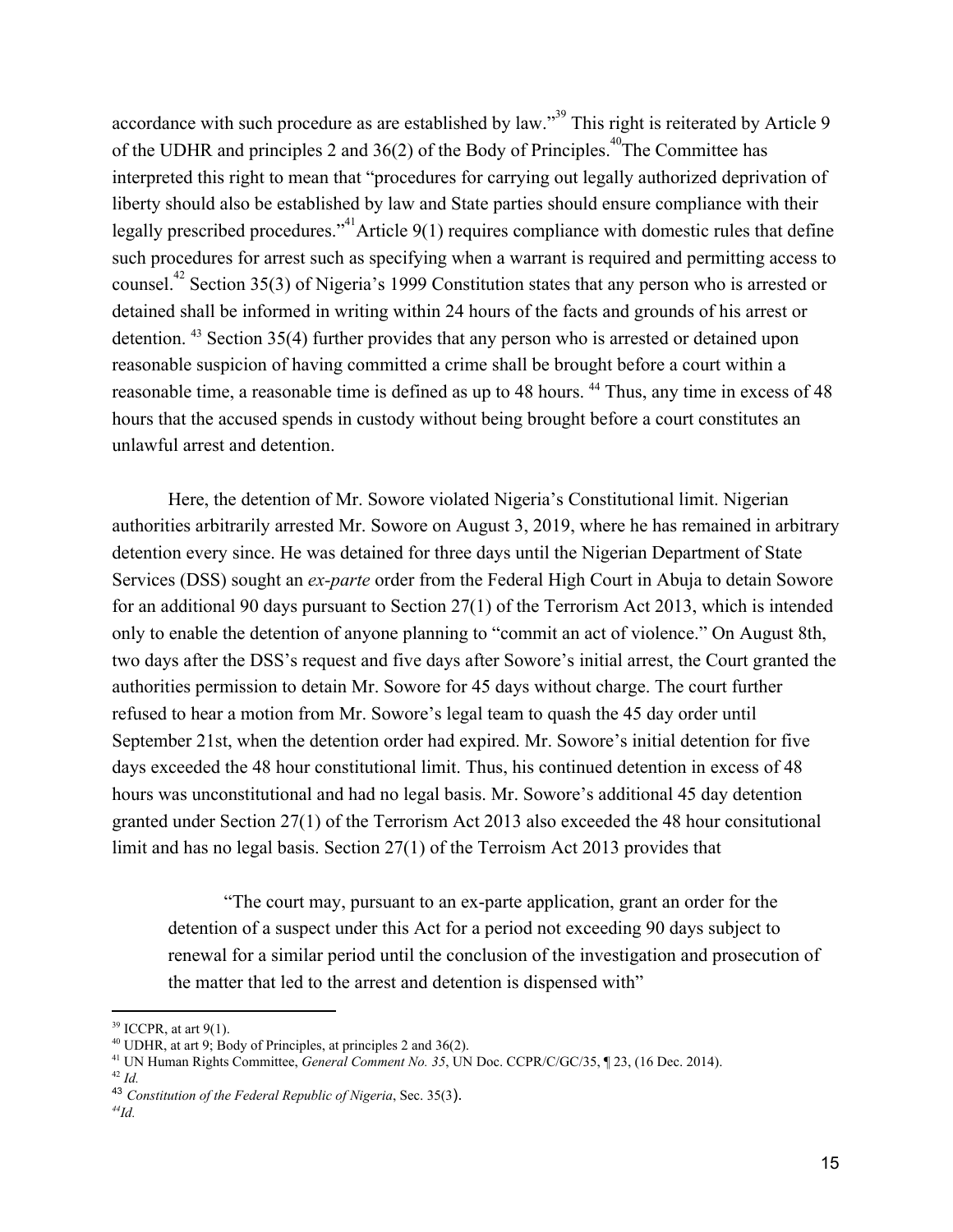This section of the act is contrary to the right to personal liberty guaranteed under section 35 of the Nigerian Constitution and far exceeds the constitutional limit placed on pretrial detentions. Further, the act is vague and fails to define which persons can be subject to this 90 day detention, circumventing the 48 hour constitutional limit. The Working Group has continued to express its concern that antiterrorism laws "by using an extremely vague and broad definition of terrorism, bring within their fold the innocent and the suspect alike and thereby increase the risk of arbitrary detention" with the consequence that "legitimate democratic opposition … becomes a victim in the application of such laws<sup> $345$ </sup> Mr. Sowore falls squarely within the population of victims the Working Groups seeks to protect. By relying on overly vague provisions of Nigerian law to subvert the protections against prolonged pretrial detention enshrined in the Nigerian constitution and Nigeria's international human rights obligations, the Nigerian government's continued detention of Mr. Sowore lacks any legitimate legal basis and is arbitrary under Category I.

## **2. The Charges against Mr. Sowore are without Merit and Cannot be Used as a Basis to Justify His Continued Detention**

The seven charges brought against Mr. Sowore cannot justify his pretrial detention because their overly broad construction and specific application to Mr. Sowore violate both domestic and international law.

The right to freedom of expression is expressly protected under international and Nigerian law. Article 19(2) of the International Covenant on Civil and Political Rights (ICCPR), to which Nigeria is a State Party, provides that "[e]veryone shall have the right of freedom of expression; this right shall include freedom to seek, receive and impart information and ideas of all kinds, regardless of frontiers, either orally, in writing or in print, in the form of art, or through any other media of his choice."<sup>46</sup> The right to free expression is also protected by Article 19 of the Universal Declaration of Human Rights (UDHR).<sup>47</sup> Further, Chapter 4 Section 39(1) of the Nigerian Constitution likewise guarantees the right to freedom of opinion and expression, "every person shall be entitled to freedom of expression, including freedom to hold opinions and to receive and impart ideas and information without interference."<sup>48</sup>Article 19(3) of the ICCPR provides that restrictions on the right to freedom of expression are permissible only when they

<sup>45</sup> Stella Nyanzi v. The Republic of Uganda, UN Working Group on Arbitrary Detention, Opinion No. 57/2017, UN Doc. HRC/WGAD/2017/57 (2017).

<sup>46</sup> *ICCPR,* art. 19(2).

<sup>47</sup> *UDHR*, art. 19.

<sup>48</sup> *Constitution of the Federal Republic of Nigeria*, Ch. 4 Sec. 39(1).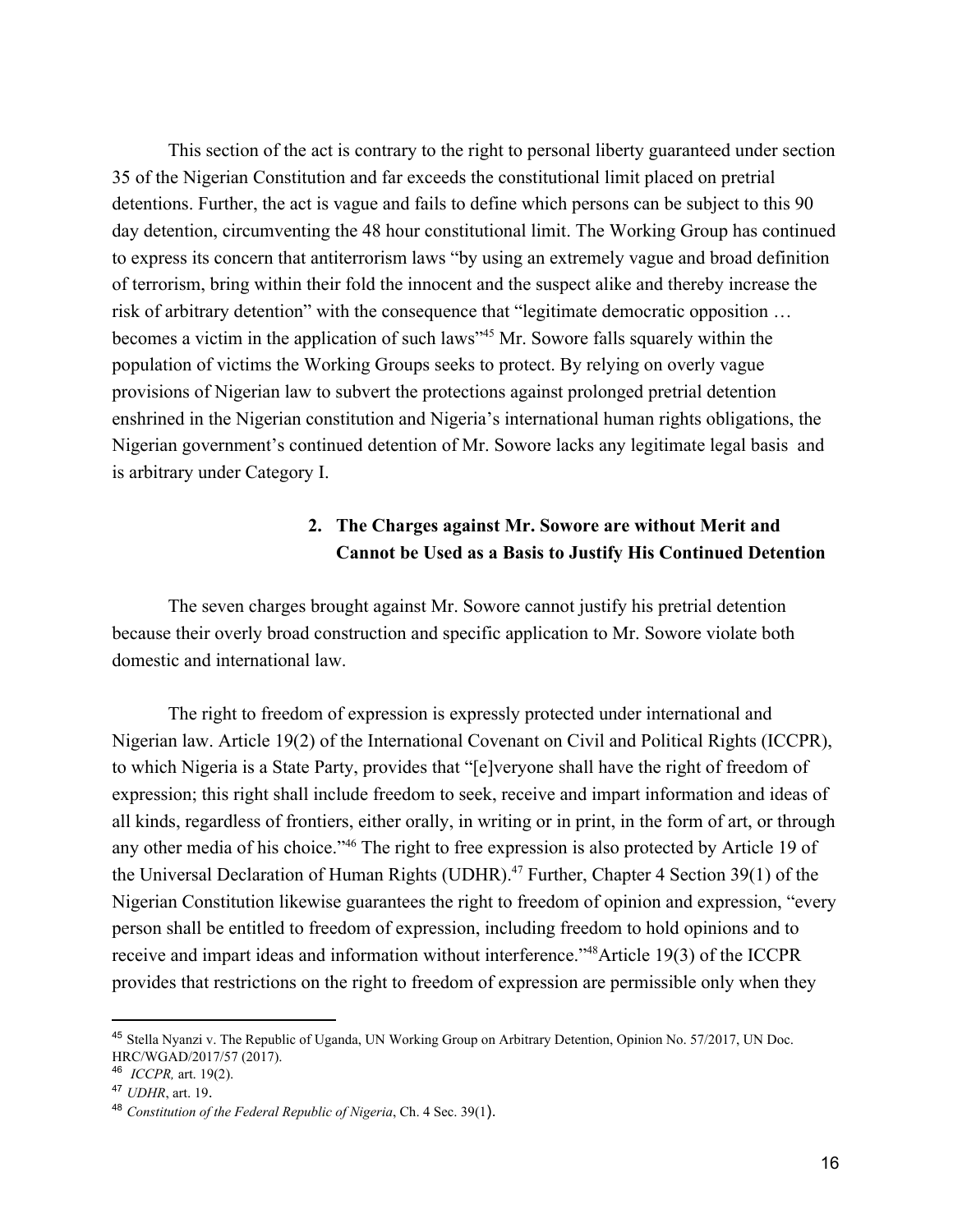are 1) prescribed by law, 2) for a legitimate aim, and 3) necessary in a democratic society. To be "prescribed by law," a law must be duly enacted and must be "formulated with sufficient precision to enable an individual to regulate his or her own conduct accordingly." $49$  A law cannot allow for unfettered discretion upon those charged with its execution. Rather, "laws must provide sufficient guidance to those charged with their execution to enable them to ascertain what sorts of expression are properly restricted and what sorts are not."<sup>50</sup>

Here, the provisions of Nigeria's Cybercrimes (Prohibition, Prevention) Act, 2015 cannot be a legitimate basis to charge and detain Mr. Sowore because they are vague, open to broad interpretation, and are not formulated with sufficient precision to protect the fundamental right of freedom of expression. Mr. Sowore faces one charge under section 24(1)(b) of the Cybercrimes (Prohibition, Prevention) Act for causing "insult, enmity, hatred and ill-will" to the President of the Republic of Nigeria during his interview with "Arise Television." Section 24(1)(b) makes it an offence for any person to knowingly or intentionally send a message or other matter by means of computer systems or networks that "he knows to be false, for the purpose of causing annoyance, inconvenience, danger, obstruction, insult, injury, criminal intimidation, hatred, ill will or needless anxiety to another."<sup>51</sup> Throughout the act, the drafters fail to define the terms "annoyance, inconvenience, insult, injury, hatred, ill-will or needless anxiety." Such vague terms leave room for broad interpretation under the discretion of those charged with its execution, in violation of Article 19 of the ICCPR and the Nigerian Constitution. The restrictions on the right to freedom of expression must be "formulated with sufficient precision"<sup>52</sup>, this section of the Cybercrimes (Prohibition, Prevention) Act fails to uphold that standard. Moreover, the Working Group has recognized that laws that are vaguely and broadly worded have a chilling effect on the exercise of freedom of expression.<sup>53</sup> Furthermore, the Working Group has found that such vague and broadly worded legislation violates Article 15 of the ICCPR and that any detention pursuant to proceedings that are incompatible with article 15 are necessarily arbitrary.<sup>54</sup>

As such, section 24(1)(b) of the Cybercrimes (Prohibition, Prevention) Act cannot be considered as "prescribed by law," and thus cannot be considered a legitimate restriction on the

<sup>49</sup> Human Rights Committee, *General Comment No. 34(Article 19: Freedom of opinion and expression)*, para. 25, U.N. Doc. CCPR/C/GC/34 (2011) [hereinafter *HRC General Comment 34*], <http://www2.ohchr.org/english/bodies/hrc/docs/gc34.pdf>. <sup>50</sup> HRC General Comment 34, at para. 25

<sup>51</sup> Cybercrimes (Prohibition, Prevention) Act sec. 24(1)(b)(2015), [https://www.cert.gov.ng/file/docs/CyberCrime\\_\\_Prohibition\\_Prevention\\_etc\\_\\_Act\\_\\_2015.pd](https://www.cert.gov.ng/file/docs/CyberCrime__Prohibition_Prevention_etc__Act__2015.pdf)[f](https://www.cert.gov.ng/file/docs/CyberCrime__Prohibition_Prevention_etc__Act__2015.pdf)

<sup>52</sup> HRC General Comment 34, at para. 25

<sup>53</sup> Stella Nyanzi v. The Republic of Uganda, UN Working Group on Arbitrary Detention, Opinion No. 57/2017, UN Doc. HRC/WGAD/2017/57 para. 65 (2017).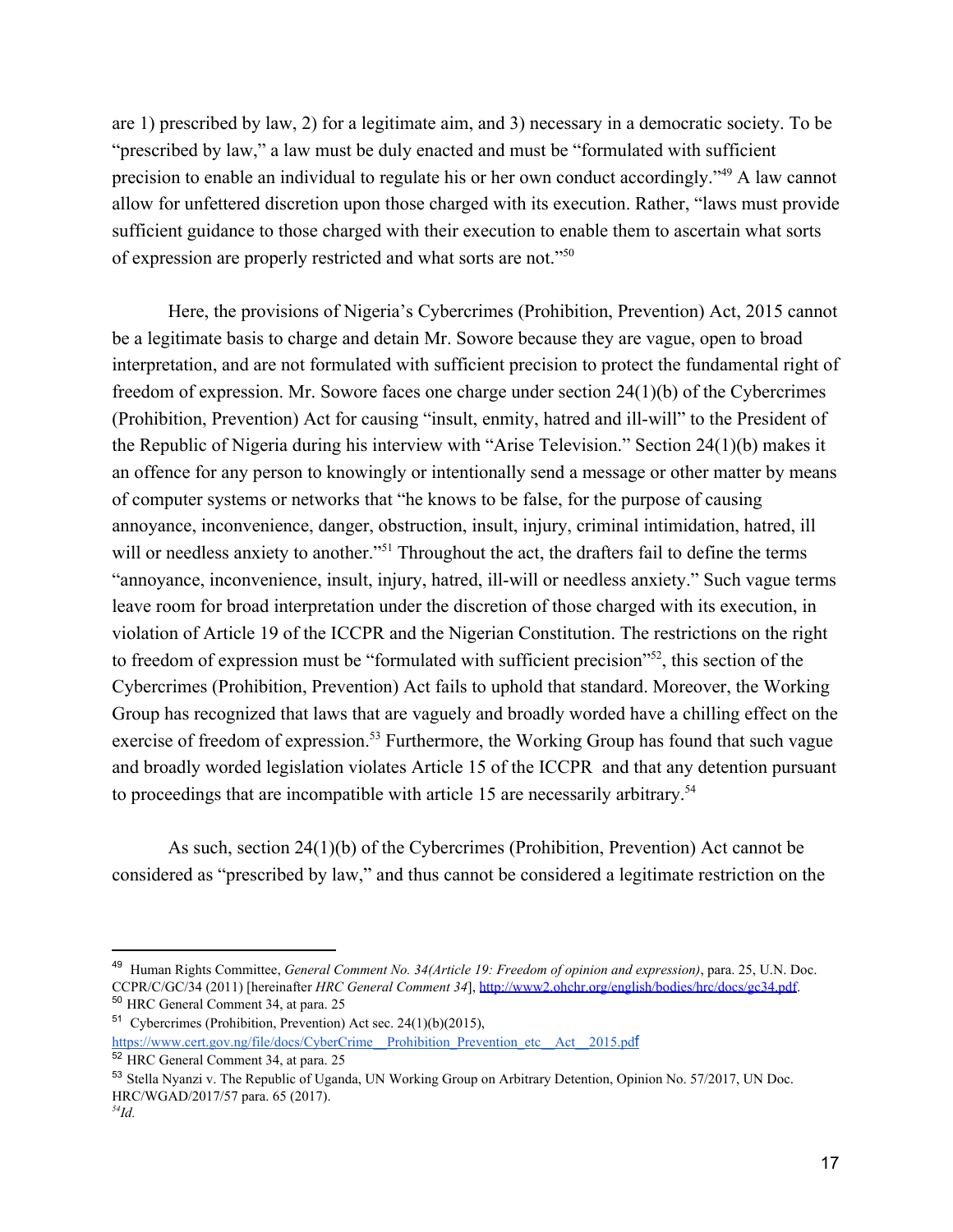freedom of expression permissible under international law. Since the provision used to detain Mr. Sowore pretrial is not a legitimate law, his detention is arbitrary under Category I.

Mr. Sowore is also charged with treasonable felony and conspiracy to commit a treasonable offence for allegedly "conspiring" to stage a revolution on August 5, 2019 with aims of "removing the President and Commander-in-Chief of the Armed Forces of Nigeria during his term of office otherwise than by constitutional means." Mr. Sowore faces these charges under Section 41(c) of the Criminal Code Act, Cap C38 Laws of the Federation of Nigeria, 2004 which provides for the crime:

"to levy war against Nigeria in order by force or constraint to compel the President to change his measures or counsels, or in order to put any force or constraint upon, or in order to intimidate or overawe any House of the National Assembly or any other legislature or legislative authority."

The specific application of this charge to Mr. Sowore is meritless and cannot be used to justify his continued detention. In calling for peaceful protest on August 5, 2019, Mr. Sowore called for Nigerians nationwide to exercise their fundamental right to peaceful assembly by publicly mobilizing to voice collective demand for a democratic government free of corruption, and to protest the wealth disparity and poverty facing the country. In the movement, which he named "#RevolutionNow," Mr. Sowore not once called for violence nor the removal of the sitting president. The Nigerian government cannot point to any evidence to suggest that Mr. Sowore planned to "levy a war" against the Federal Republic of Nigeria. He has not been found to or accused of training people to overthrow the government, having contact with soldiers or any sort of mobilization that would equate to the crime of treasonable felony of which he is accused. The authorities have claimed that Mr. Sowore's use of the word "revolution" in his calls for peaceful protests demonstrates his intent for insurrection.<sup>55</sup> However, the use of the word "revolution" in Nigeria (or elsewhere) is not a crime. In 2011 President Muhammadu Buhari and the ruling political party, the All Progressives Congress, called for "a revolution" similar to the recent one that took place in Egypt.<sup>56</sup> Neither President Buhari nor any member of the All Progressives Congress were arrested, prosecuted, nor faced charges for their choice of words.<sup>57</sup> Mr. Sowore has unfortunately been a target by the Buhari administration for exercising his right to freedom of expression through his publicly critical views of the government and is facing

<https://www.thenewsnigeria.com.ng/2019/08/why-we-arrested-sowore-dss/>

<sup>55</sup> THE NEWS, *Why We Arrested Sowore- DSS*,THE NEWS (Aug. 4, 2019),

<sup>56</sup> Olusola Fabiyi and Ade Adesomoju, *Ex-presidential Candidate Gets N100m Bail, Court Demands N50m Security Deposit,* Римсн (Ост. 5,2019) <https://punchng.com/sowores-legal-team-meets-over-stringent-bail-conditions/> <sup>57</sup> *Id.*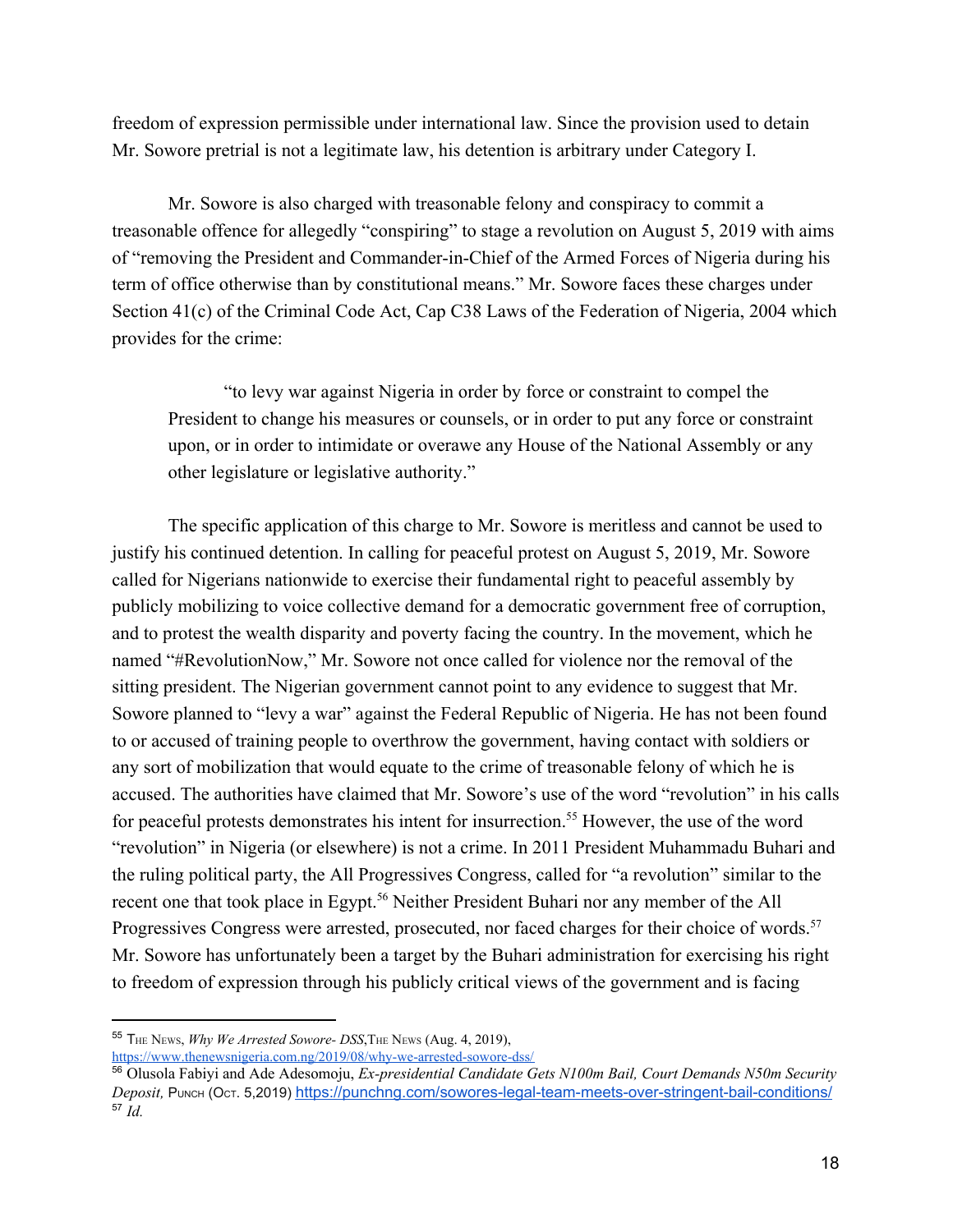baseless claims because of his attempts to exercise his fundamental right to peaceful assembly in furtherance of his views and aims to promote and protect the human rights of all Nigerians.

In the State's application of Section 41(c) of the Criminal Code Act, Cap C38 Laws of the Federation of Nigeria, 2004, the State is attempting to criminalize Mr. Sowore's lawful actions protected by the Nigerian Constitution and Nigeria's international human rights obligations. Given the lawful and protected actions underlying these charges, there is likewise no legal basis for his detention under this law and therefore his continued detention under this provision is arbitrary under Category I.

Additionally, Mr. Sowore faces charges four charges under Section 15(1) of the Money Laundering (Prohibition) Act, 2011. Section 15(1) of the Money Laundering (Prohibition) Act, 2011 provides that it is a crime from any person to

 " convert or transfer resources or properties derived from illicit traffic in narcotic drugs and psychotropic substances or participation in an organized criminal group and racketeering, terrorim, terrorist financing, migrant smuggling, tax evasion, sexual exploitation, muder, forgery..." among other crimes, with the aim of either concealing or disguising the illicit origin of the resources or aiding any person involved to evade the illegal consequences of their actions.

Here, the provision of the Money Laundering (Prohibition) Act cannot be a legitimate basis to charge and detain Mr. Sowore because the acts proscribed in the statute cannot be attributed to Mr. Sowore.

In the charging documents against Mr. Sowore the government charges him with four counts of violating Section 15(1) for transferring various sums of money from various bank accounts, including his personal bank accounts to that of the account of Sahara Reporters, his online citizen's journalism site. The charges state that he transferred funds with the "aim of concealing or disguising the illicit origin of the funds" This vague charge fails to assert which one of the various crimes Mr. Sowore is supposed to have committed in his transfer of such funds. Section 15(1) enumerates twenty-one crimes that can be associated with the crime of Money Laundering, yet Mr. Sowore's charging documents fail to list even one crime that his wire transfer is purported to be in furtherance of.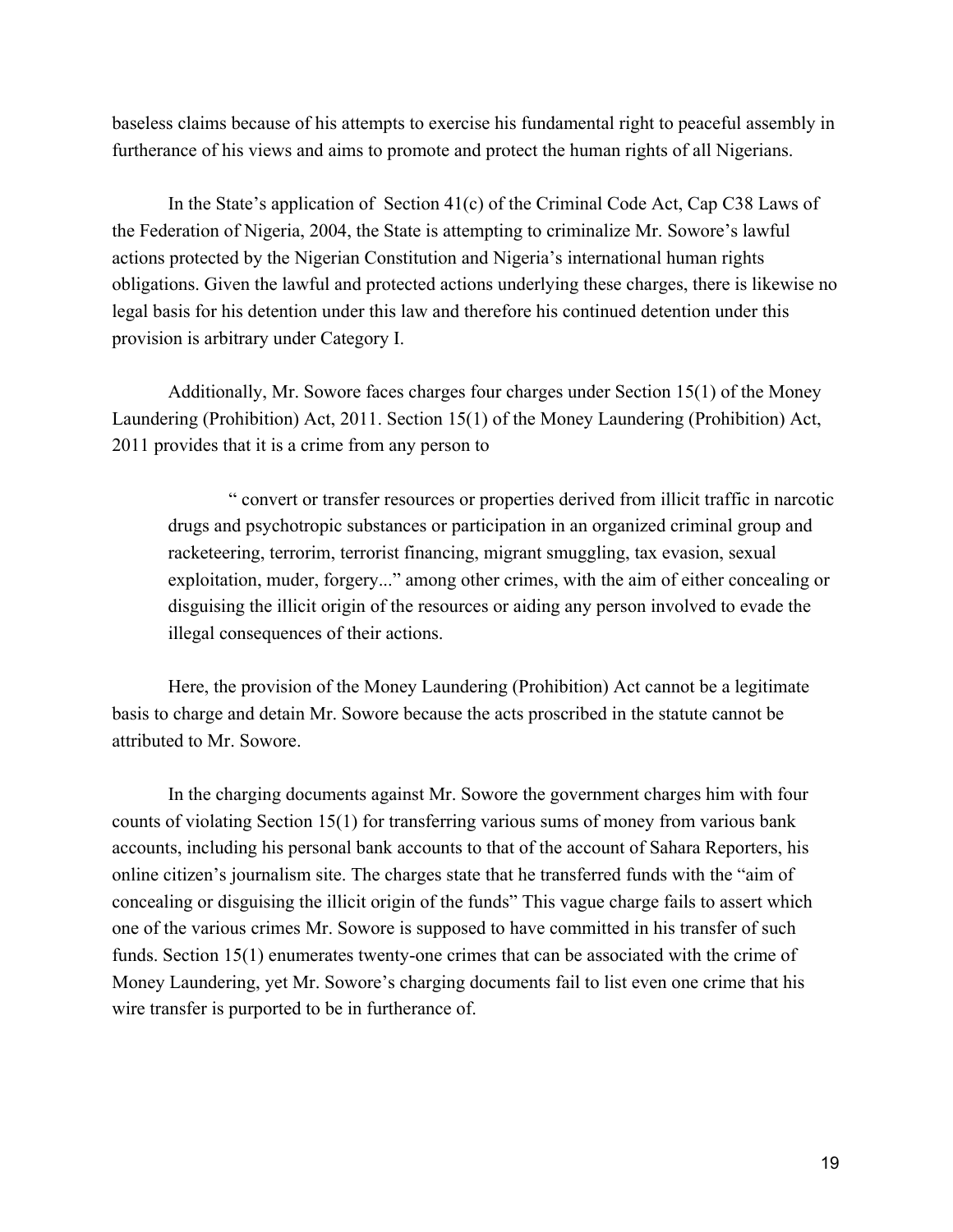Since Mr. Sowore cannot be attributed to the crimes laid out in Section 15(1) of the Money Laundering Prohibition Act, 2011 there is no legal basis for his detention under this law and therefore his continued detention under this provision is arbitrary under Category I.

### **3. The Overly Burdensome Bail Conditions Amount to an Effective Order of Pretrial Detention and Were Unlawfully Set**

On September 24th a Federal High Court Judge, Taiwo Taiwo, ordered the immediate release of Mr. Sowore on the condition that he surrender his passport. On September 26, Mr. Sowore met the release conditions, but the DSS refused to comply with the order and continued to unlawfully detain Mr. Sowore. On September 30th Mr. Sowore plead not guilty to all seven charges. On October 4th a new judge, Justice Ijeoma Ojukwu, unlawfully set new overly burdensome bail requirements that were so stringent and impossible to meet, seemingly designed as a punitive measure to ensure prolonged pretrial detention.

These punitive conditions were set despite the fact that the previous order by Justice Taiwo Taiwo had not been overturned or amended by a superior court. The Lekki Forum of the Nigerian Bar Association has called on Justice Ijeoma Ojukwu to recuse herself for her actions in unlawfully ignoring the previous release order. Despite this fact, Justice Ojukwu granted Mr. Sowore bail with the overly burdensome conditions requiring a sum of N100 million naira (about \$280,000 United States dollars) with two sureties who must reside in Abuja, the Nigerian capital, and have landed properties in the capital worth the bail sum. The bail conditions also restrict him from talking to the press, engaging in protests and leaving the city of Abuja, even though he has no home in the city. Not only are these overly burdensome conditions vastly disproportionate to the facts of Mr. Sowore's case, his prominence as a human rights defender, and pledge to remain in the country and fight the charges, but the impracticality amounts to an effective refusal of bail and a *de facto* order of continued detention in an attempt to keep Mr. Sowore perpetually in custody. On October 21st Justice Ojukwu slightly reduced the financial conditions of Mr. Sowore's bail, however as of the date of this filing the conditions remain too burdensome to meet. Given the overwhelming public support and efforts of Mr. Sowore's family to continue to find a way to meet these overly burdensome and punitive bail conditions, should Mr. Sowore ever be able to meet these conditions, any "release" from the current detention facility, would still effectively result in a form of continued arbitrary detention of Mr. Sowore in a city (Abuja) in which he does not reside, in violation of his right to freedom of movement, and unlawfully restricting his legitimate activities to promote and protect human rights.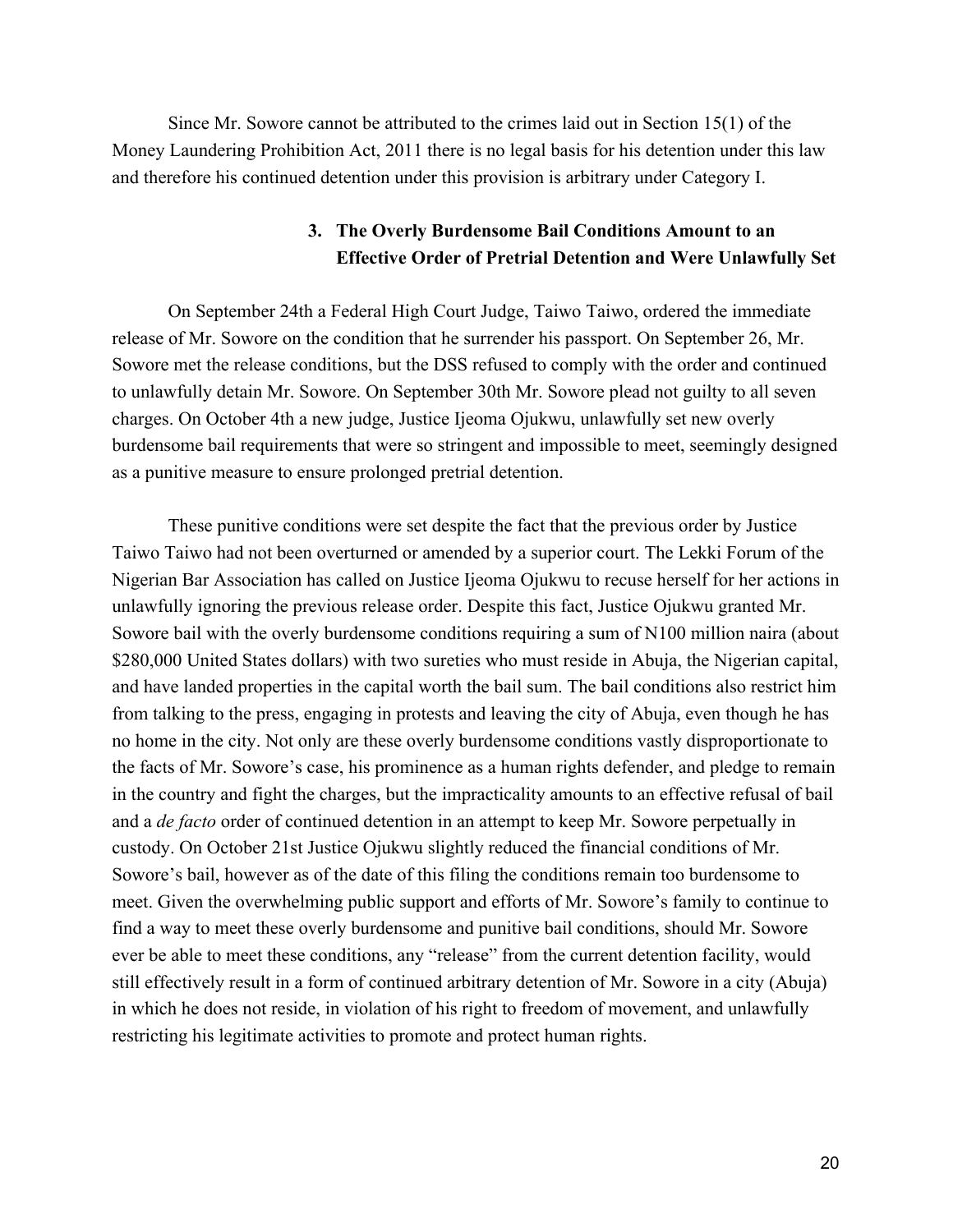But for these overly burdensome new conditions unlawfully set by Justice Ijeoma Ojukwu on Mr. Sowore's bail, Mr. Sowore would have been freed from arbitrary detention under the original order of release by Justice Taiwo Taiwo.

#### **i. Category II: Substantive Fundamental Rights**

The detention of Mr. Sowore is arbitrary under Category II.

A detention is arbitrary under Category II when the detention results from the exercise of fundamental rights protected by international law. More specifically, the arbitrary detention results "[w]hen the deprivation of liberty results from the exercise of the rights or freedoms guaranteed by articles 7, 13, 14, 18, 19, 20, and 21 of the Universal Declaration of Human Rights and, and insofar as States parties are concerned, by articles 12, 18, 19, 21, 22, 25, 26, and 27 of the International Covenant on Civil and Political Rights."<sup>58</sup> In light of this, the detention of Mr. Sowore is arbitrary because the detention resulted from the exercise of his fundamental right to freedom of opinion and expression<sup>59</sup> and freedom of assembly.<sup>60</sup>

The right to freedom of expression is expressly protected under international and Nigerian law. Article 19(2) of the International Covenant on Civil and Political Rights (ICCPR), to which Nigeria is a State Party, provides that "[e]veryone shall have the right of freedom of expression; this right shall include freedom to seek, receive and impart information and ideas of all kinds, regardless of frontiers, either orally, in writing or in print, in the form of art, or through any other media of his choice."<sup>61</sup>The right to free expression is also protected by Article 19 of the Universal Declaration of Human Rights (UDHR). Further, Chapter 4 Section 39(1) of the Nigerian Constitution likewise guarantees the right to freedom of opinion and expression.<sup>62</sup>

The right to freedom of assembly is also expressly protected under international and Nigerian law. Article 21 of the International Covenant on Civil and Political Rights (ICCPR), to which Nigeria is a State Party, provides that "the right of peaceful assembly shall be recognized. No restrictions may be placed on the exercise of this right other than those imposed in conformity with the law and which are necessary in a democratic society in the interests of national security or public safety, public order, the protection of public health or morals or the

*<sup>58</sup>Revised Methods of Work*, ¶7(e).

<sup>59</sup> *ICCPR,* Art. 22.

<sup>60</sup> *ICCPR,* Art. 21.

<sup>61</sup> *ICCPR,* art. 19(2).

<sup>62</sup> *Constitution of the Federal Republic of Nigeria*, Ch.4 Sec. 39(1).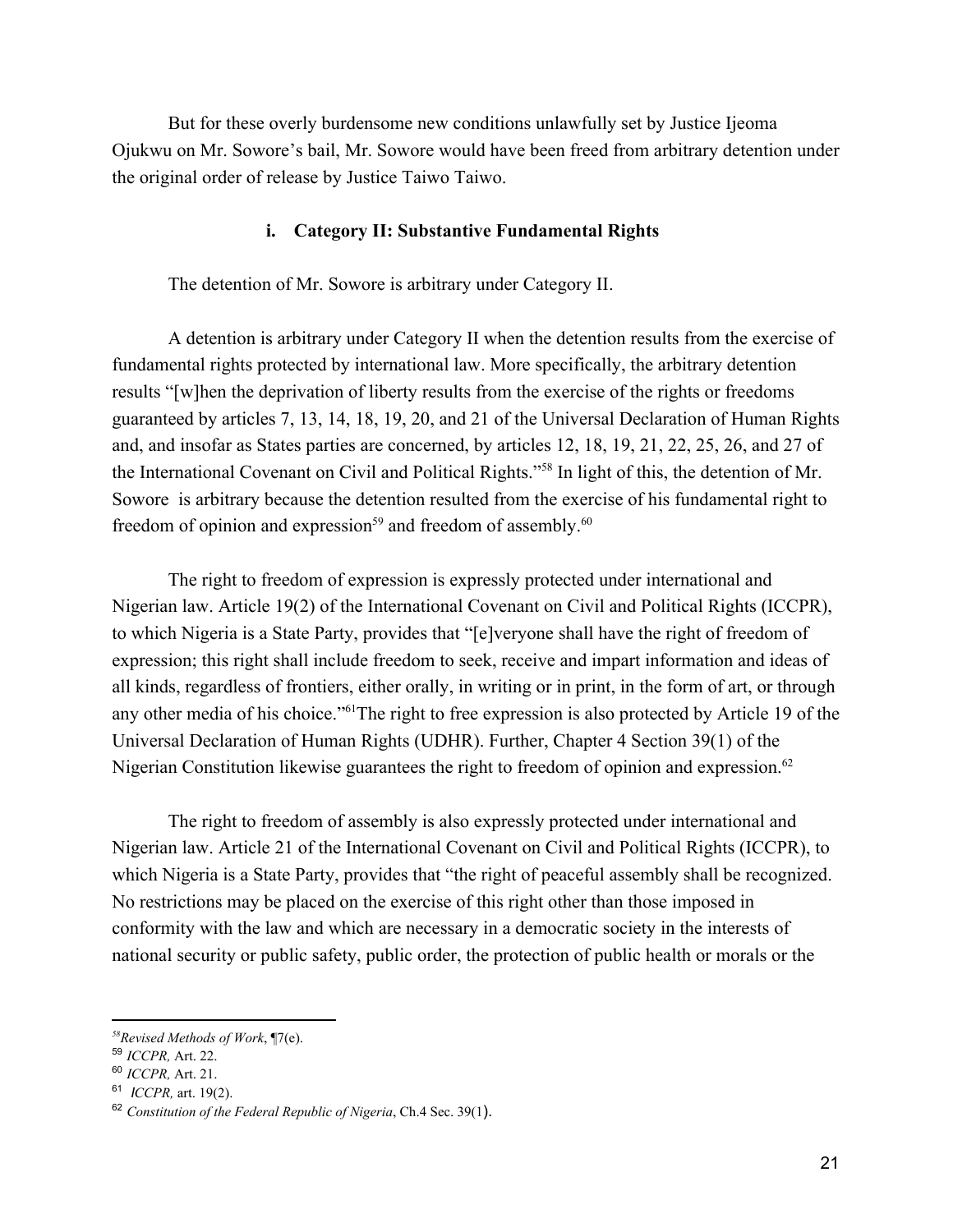protection of the rights and freedoms of others."<sup>63</sup>The right to freedom of assembly is also protected by Article 20 of the Universal Declaration of Human Rights (UDHR). Further, Chapter 4, Section 40 of the Nigerian Constitution likewise guarantees the right to assemble freely.<sup>64</sup>

Along with these express protections set forth in international and domestic law, the imprisonment of human rights defenders for speech-related reasons is subject to heightened scrutiny. The concept of a human rights defender is codified under the UN Declaration on the Rights and Responsibility of Individuals, Groups and Organs of Society to Promote and Protect Universally Recognized Human Rights and Fundamental Freedoms, unanimously adopted by the UN General Assembly on December 9, 1998 (Declaration on Human Rights Defenders).<sup>65</sup> The Declaration on Human Rights Defenders affirms their role at the local, regional, national, and international levels. Journalists working on reporting of human rights abuses are explicitly recognized as falling under the definition of human rights defenders.<sup>66</sup> The UN General Assembly and Human Rights Council (formerly the Commission on Human Rights) have since regularly reaffirmed the rights of human rights defenders to conduct their work.<sup>67</sup>

Moreover, the Working Group has recognized the necessity to "subject interventions against individuals who may qualify as human rights defenders to particularly intense review."<sup>68</sup> The UN Human Rights Committee, the body tasked with interpreting the ICCPR, has also specifically recognized that Article 19(2) protection "includes the right of individuals to criticize or openly and publicly evaluate their government without fear of interference or punishment."<sup>69</sup>

<sup>63</sup> ICCPR, Art. 21.

*<sup>64</sup> Constitution of the Federal Republic of Nigeria*, Ch.4 Sec. 40.

<sup>&</sup>lt;sup>65</sup> Human rights defenders are individuals who promote and protect all human rights through peaceful means without discrimination. Human rights defenders can join groups of people with or without structure, or organizations such as associations or foundations. Anyone, regardless of their occupation, can be a human rights defender; they are defined primarily by what they do rather than their profession. See generally, Declaration on the Rights and Responsibility of Individuals, Groups and Organs of Society to Promote and Protect Universally Recognized Human Rights and Fundamental Freedoms, G.A. Resolution 53/144, UN Doc. A/RES/53/144, (8 Mar. 1998).

<sup>&</sup>lt;sup>66</sup> See, e.g., "Who is a Defender", Website of the UN Special Rapporteur on the situation of human rights defenders, available at <http://www.ohchr.org/EN/Issues/SRHRDefenders/Pages/Defender.aspx>.

 $67$  Most recently, these bodies unanimously passed resolutions in support of the rights related to the work of human rights defenders and on the protection of human rights defenders in general and women human rights defenders in particular. See UN Human Rights Council, Protecting Human Rights Defenders, Resolution No. 22/6, UN Doc. A/HRC/22/L.13, (15 Mar. 2013); Promotion of the Declaration on the Right and Responsibility of Individuals, Groups and Organs of Society to Promote and Protect Universally Recognized Human Rights and Fundamental Freedoms: Protecting Women Human Rights Defenders, G.A. Resolution 68/181, UN Doc. A/RES/68/181, (18 Dec. 2013).

<sup>68</sup> Nega v. Ethiopia, UN Working Group on Arbitrary Detention, Opinion No. 62/2012, UN Doc. A/HRC/WGAD/2012/62, ¶ 39, (21 Nov. 2012); see also, Sotoudeh v. Islamic Republic of Iran, UN Working Group on Arbitrary Detention, Opinion No. 21/2011, UN Doc. A/HRC/WGAD/2011/21, ¶ 29, (27 Jan. 2011).

<sup>69</sup> De Morais v. Angola, UN Human Rights Committee, Communication No. 1128/2002, U.N. Doc. CCPR/C/83/D/1128/2002, ¶ 6.7, (29 Mar. 2005).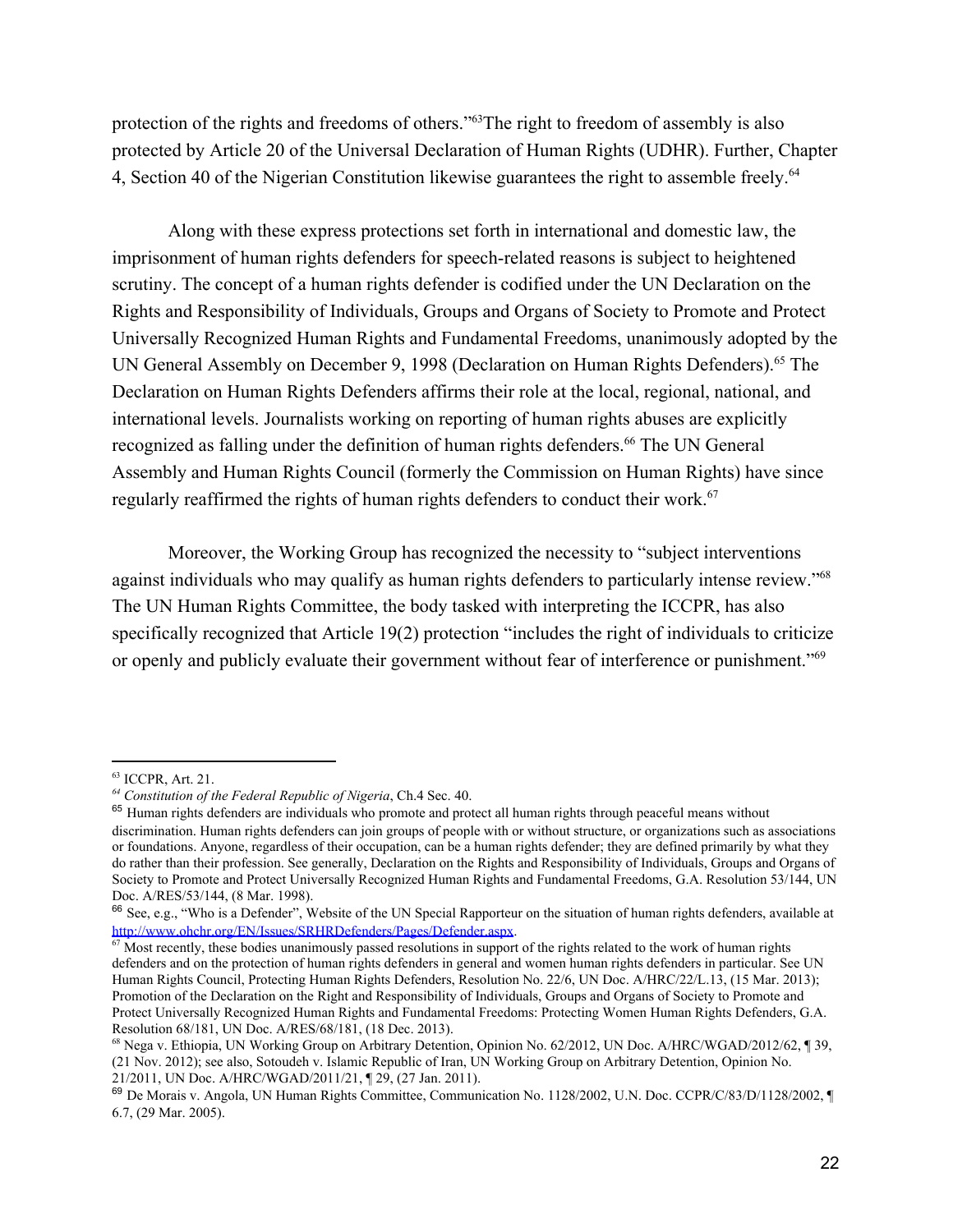Despite international and Nigerian laws clearly guaranteeing individual rights to freedom of expression and freedom of assembly, the Nigerian government arbitrarily arrested and detained Mr. Sowore in direct retaliation to his lawful exercise of his right to freedom of expression and his attempt to exercise his right to freedom of assembly.

Mr. Sowore was targeted by the Nigerian government for his continued criticism of the government and calls for a nationwide pro democracy protests. Mr. Sowore has been quite vocal about his critiques of the government. In July 2019 he openly criticized the Buhari administration, calling for an "end to the shenanigans of government, an end to oppression, and the corruption of government."<sup>70</sup> His Twitter account, which has a large following of over 100,000 people, constantly critiqued President Buhari for his administration's repeated human rights violations and suppression of dissenting voices.<sup>71</sup> In early August of this year, he tweeted about his concern that the Nigerian government was surveilling him in his preparation of the #RevolutionNow protests. Still he continued to push forward with his planned peaceful protests and legitimate critique of President Buhari and his administration. On August 1st, the Nigerian government placed Amnesty International on security watch for allegedly retweeting a message by the organizers of the #RevolutionNow protests<sup>72</sup> further demonstrating the government's surveillance of Mr. Sowore, his movement, and the government's intention to quell any such peaceful protests critical of its actions. Finally, on August 3rd, two days prior to the planned protests, Mr. Sowore was arrested from his hotel in the early hours of the morning and held for days without being formally charged. Phone calls with his wife and two children were immediately cut off after his wife, Opeyemi Sowore, gave an interview with Democracy Now! calling for her husband's release, further punishing Mr. Sowore and violating his rights in retaliation for his wife's lawful exercise of her right to freedom of expression. The Department of Security Services publicly stated that Sowore's call for a revolution presented a threat of "insurrection" that warranted his arrest, even though it was widely known that Sowore's call for a peaceful pro democracy protest was not a call for political insurrection or upheaval.

The attempts to prevent Mr. Sowore from continuing his political and social activism through arbitrary arrest, unlawful detention, and baseless criminal charges is in line with the Nigerian government's broader history of attempting to suppress the free expression, free

<sup>70</sup>Reuters, *Nigeria Security Agents Arrest Activist for Calling for Revolution,* REUTERS(Aug. 4, 2019) [https://www.reuters.com/article/us-nigeria-politics/nigeria-security-agents-arrest-activist-for-calling-for-revolution-idUSKCN1U](https://www.reuters.com/article/us-nigeria-politics/nigeria-security-agents-arrest-activist-for-calling-for-revolution-idUSKCN1UU0K5)  $U0K5$ 

<sup>71</sup> Omoyele Sowore (@YeleSowore), Twitter (Aug. 2, 2019, 3:21pm),

<https://twitter.com/YeleSowore/status/1157416280334491649>

<sup>72</sup> Human Rights Watch, *Nigeria: Activist's Detention a Sign of Growing Intolerance,*HUMAN RIGHTS WATCH (Aug. 7, 2019), <https://www.hrw.org/news/2019/08/07/nigeria-activists-detention-sign-growing-intolerance>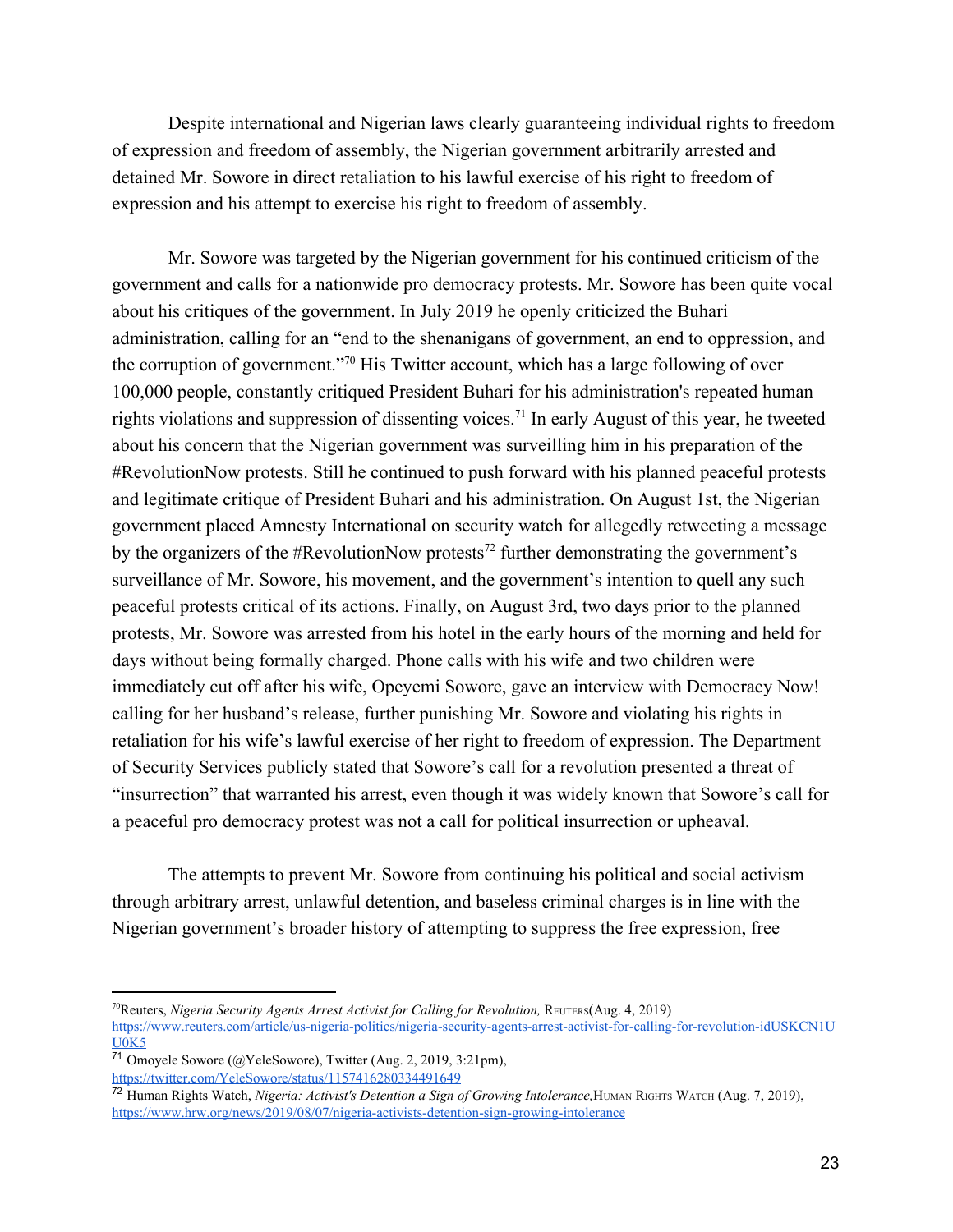assembly, and civic activism of its country's human rights defenders and journalists.<sup>73</sup> This constitutes a violation of Article 19(2) and Article 21 of the ICCPR, as well as Chapter 4 Sections 39 and 40 of the Nigerian constitution. Moreover, because of Mr. Sowore's status as a human rights defender and journalist he enjoys special protection under international law with respect to his work to promote and protect human rights. Any government interference, such as arbitrary detention, which serves to restrict his speech or right to assemble is entitled to heightened scrutiny from the Working Group. It is precisely his work on the subject of pro democracy, anti corruption, and human rights that ultimately motivated the government to arbitrarily arrest and detain Mr. Sowore. As such, the detention in this case cannot meet the "particularly intense review" mandated by the jurisprudence of the Working Group, and should be found to be arbitrary under Category II.

#### **i. Category III: Due Process Rights**

The detention of Mr. Sowore is arbitrary under Category III.

A detention is considered arbitrary under Category III "[w]hen the total or partial non-observance of the international norms relating to the right to a fair trial, established in the Universal Declaration of Human Rights and in the relevant international instruments accepted by the States concerned, is of such gravity as to give the deprivation of liberty an arbitrary character."<sup>74</sup> Additionally, the Working Group looks to the Body of Principles for the Protection of All Persons under Any Form of Detention or Imprisonment (Body of Principles).<sup>75</sup>

### **1. Nigerian Authorities Violated Mr. Sowore's Rights by Detaining Him Without a Judicial Order**

Nigerian authorities have violated Mr. Sowore's right to be detained by virtue of a judicial order. Article 9(1) of the ICCPR and Principle 2 of the Body of Principles prohibit arbitrary arrest and detention and state that no one shall be deprived of liberty except on such grounds and in accordance with the procedure established by the law. Section 35(1)(a) of the Nigerian Constitution reiterates such rights and states that every person shall not be deprived of

<sup>73</sup> International Service for Human Rights , *Submission to 56th session of the African Commission on Human and Peoples' Rights on the situation of human rights defenders - Nigeria* (2018),

[https://www.ishr.ch/sites/default/files/article/files/nigeria\\_-\\_achpr\\_briefing\\_paper\\_on\\_hrds\\_april\\_2015.pdf](https://www.ishr.ch/sites/default/files/article/files/nigeria_-_achpr_briefing_paper_on_hrds_april_2015.pdf) *See also* Amnesty International, *Endangered Voices Attack on Freedom of Expression in Nigeria*, AMNESTY INTERNATIONAL, *(*Oct. 14. 2019), <https://www.amnesty.org/en/countries/africa/nigeria/report-nigeria/>

<sup>74</sup> *Revised Methods of Work*, ¶8(c).

<sup>75</sup> *Body of Principles for the Protection of Persons under Any Form of Detention or Imprisonment*, GA Res. 47/173, 43 U.N. GAOR Supp. (No. 49) 298, A/43/49, Dec. 9, 1998 [hereinafter *Body of Principles*].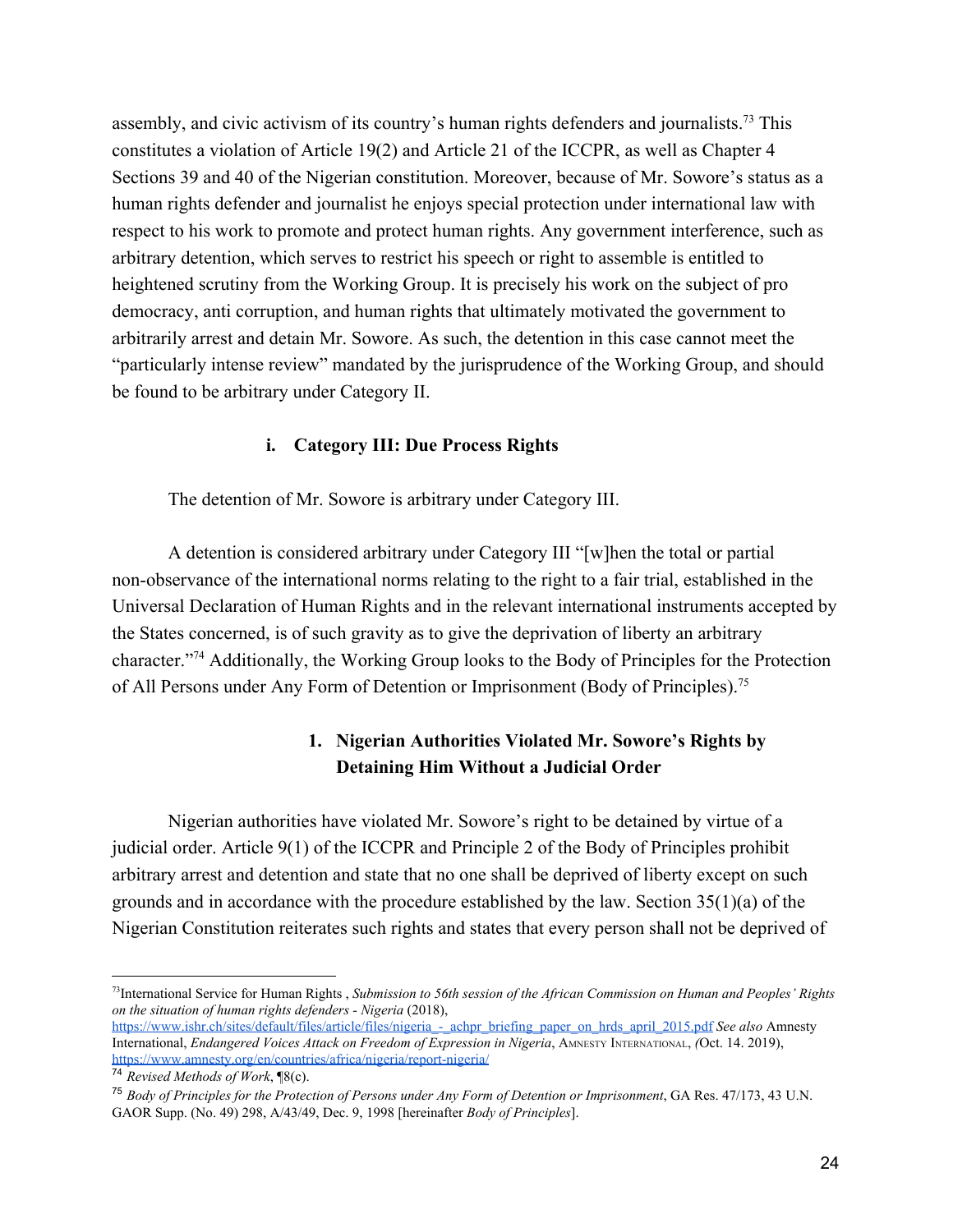liberty save an execution of the sentence or order of a court. Mr. Sowore's arrest and subsequent detention was not accompanied by a warrant or judicial order.

### **2. Nigerian Authorities Violated Mr. Sowore's Rights by Failing to Inform Him of Charges Against Him**

Nigerian authorities have violated Mr. Sowore's right to be informed of the reasons for his arrest. Under Articles 9(2) and 14(3)(a) of the ICCPR, and Principles 10 and 13 of the Body of Principles, Nigeria is obligated to guarantee that those arrested are informed of the reasons for their arrest and promptly informed of the charges brought against them. Section 35(3) of the Nigerian Constitution, further prescribes that those arrested or detained be informed in writing, within twenty-four hours, of the facts and grounds for his arrest or detention.<sup>76</sup> There was no warrant for Mr. Sowore's arrest and he was detained in DSS custody for five days without being brought before a judge. The Nigerian Department of State Services did not officially charge Mr. Sowore until 48 days after his initial arrest, violating his right to be informed of the reasons of his arrest.

### **3. Nigerian Authorities Violated Mr. Sowore's Rights by Failing to Promptly Bring Him Before a Judge**

Nigerian authorities have violated Mr. Sowore's right to be promptly brought before a judge and tried without undue delay. Article 9(3) and (4) of the ICCPR protects an individual's right to challenge the legality of their continued detention. This right is reiterated by principles 4, 11(1), 32 and 37 of the Body of Principles.<sup>77</sup> Article 9(3) of the ICCPR requires that a detainee "be brought promptly before a judge or other officer authorized by law to exercise judicial power" and "applies even before formal charges have been asserted, so long as the person is arrested or detained on suspicion of criminal activity."<sup>78</sup> The Committee has interpreted the term "promptly" to be within about 48 hours, except in exceptional circumstances.<sup>79</sup> Further, section 35(4) of the Nigerian Constitution, specifies that any person who is arrested or detained upon reasonable suspicion of having committed a crime shall be brought before a court within a reasonable time, a reasonable time is defined as up to 48 hours.<sup>80</sup>

<sup>76</sup> *Constitution of the Federal Republic of Nigeria*, Sec. 35(3).

 $^{77}$  Body of Principles, at principles 4, 11(1), 32 and 37.

<sup>78</sup> General Comment No. 35, *supra* note 117, at ¶ 32.

<sup>79</sup> *Id.*, at ¶ 33.

<sup>80</sup> *Constitution of the Federal Republic of Nigeria*, Sec. 35(4).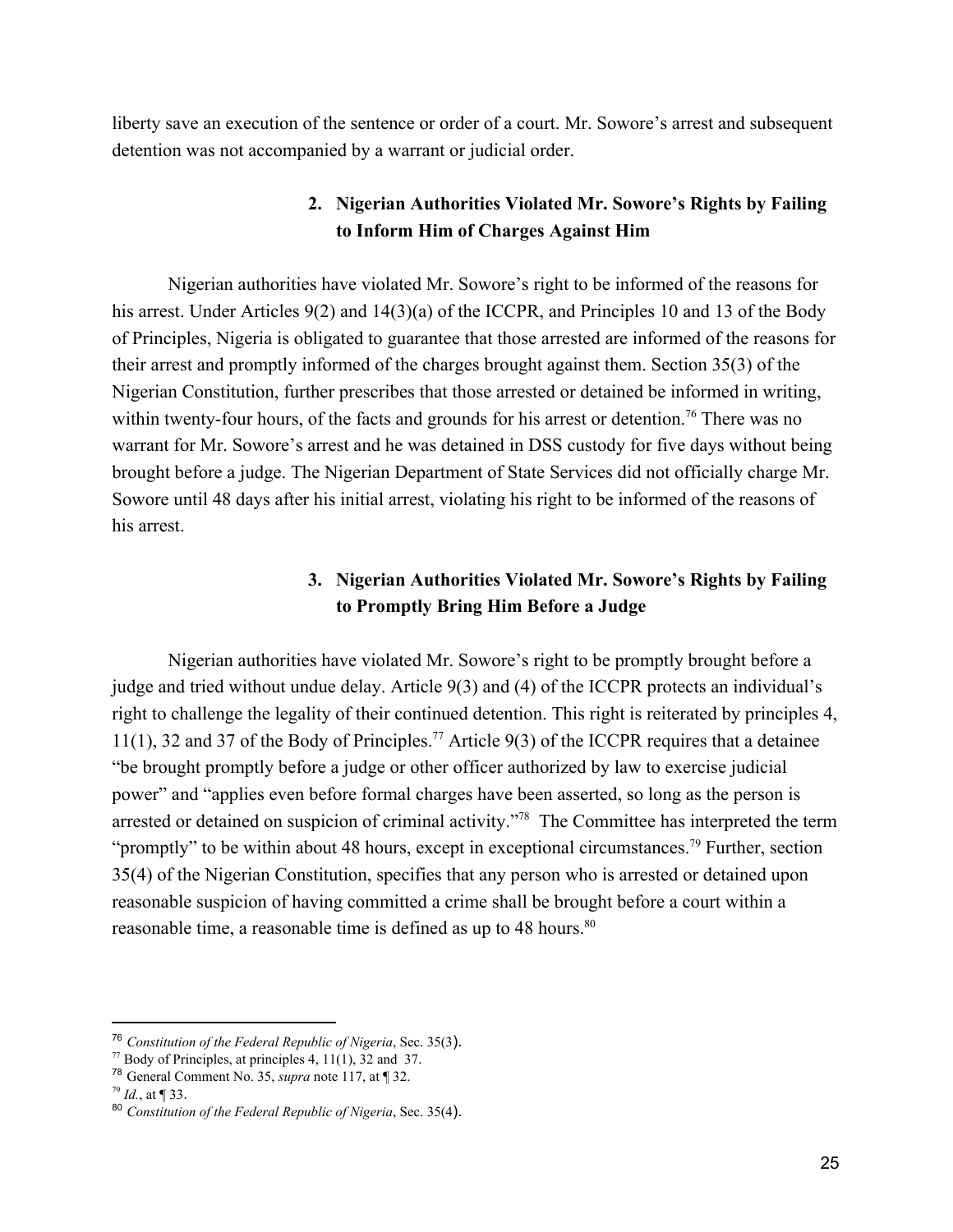Here, the Nigerian authorities violated Mr. Sowore's right to promptly be brought before a judge. First, as explained above, the authorities failed to bring him before a judge within 48 hours, as prescribed by the Nigerian constitution and international law. Mr. Sowore was arrested on August 3, 2019 in his hotel and was held for three days before being presented to a judge, clearly exceeding the mandate that an accused detainee be brought before the court within 48 hours of arrest. On August 6, 2019 the DSS sought an *ex-parte* order from the Federal High Court in Abuja to detain Sowore for an additional 90 days to conduct investigations without formally charging him. This request was made under the vague 2013 anti-terrorism legislation described above. The court granted the DSS 45 additional days on August 8th. Mr. Sowore was detained for a total of three days before being presented to a judge and a total of 48 days without any formal charges filed against him.

By failing to bring Mr. Sowore before the court within 48 hours, Nigeria violated his right to be promptly brought before a judge.

### **4. Nigerian Authorities Violated Mr. Sowore's Right to Release Pending Trial**

As well as requiring that detainees be allowed to promptly challenge their detention, Article 9(3) of the ICCPR also enshrines the right to an individual's release pending trial by confirming that "[i]t shall not be the general rule that persons awaiting trial shall be detained in custody . . . ." The Committee has found that"[d]etention pending trial must be based on an individualized determination that it is reasonable and necessary taking into account all the circumstances, for such purposes as to prevent flight, interference with evidence or the recurrence of crime. . . . Pretrial detention should not be mandatory for all defendants charged with a particular crime, without regard to individual circumstances."<sup>81</sup> Principles 38 and 39 of the Body of Principles further confirms that, except in special cases, a criminal detainee is entitled to release pending trial.<sup>82</sup> With further regard to article  $9(3)$  of the Covenant, the Human Rights Committee has consistently held that "pre-trial detention should be the exception and that bail should be granted, except in situations where the likelihood exists that the accused would abscond or destroy evidence, influence witnesses or flee from the jurisdiction of the State party.<sup>83</sup> The right to bail is also guaranteed under section  $35(1)$  of the Nigerian Constitution. <sup>84</sup> Lastly, the

<sup>81</sup> General Comment No. 35, *supra* note 117, at ¶ 38.

<sup>82</sup> Body of Principles, at principles 38 and 39.

<sup>83</sup> Communication No. 526/1993, M. and B. Hill v. Spain (Views adopted on 2 April 1997), UN doc. GAOR, A/52/40 (vol. II), p. 17, para. 12.3.

*<sup>84</sup>Constitution of the Federal Republic of Nigeria*, Sec. 35(1).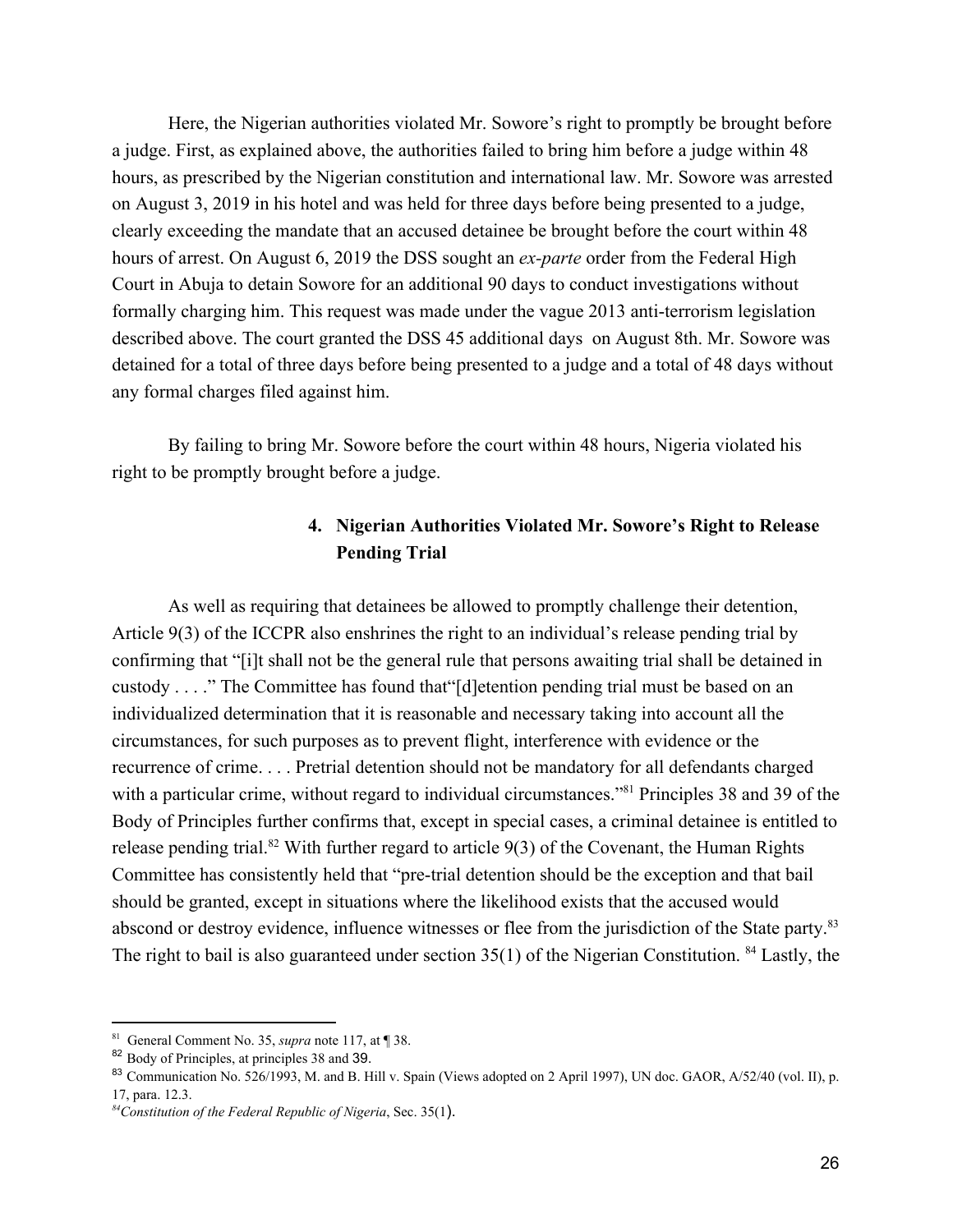Nigerian courts have found that conditions attached to the grant of bail must not be "suffocating, unbearable, unworkable and unduly burdensome."<sup>85</sup>

On September 24th a Federal High Court Judge, Justice Taiwo Taiwo, ordered the immediate release of Mr. Sowore on the condition that he surrender his passport. On September 26, Mr. Sowore met the release conditions, but the DSS refused to comply with the order and continued to unlawfully detain Mr. Sowore. On September 30th Mr. Sowore plead not guilty to all seven charges. On October 4th a new judge, Justice Ijeoma Ojukwu, unlawfully set new overly burdensome bail requirements that were so stringent and impossible to meet, seemingly designed as a punitive measure to ensure prolonged pretrial detention. These punitive conditions were set despite the previous order by Justice Taiwo Taiwo had not been overturned or amended by a superior court. Despite this fact, Justice Ojukwu granted Mr. Sowore bail with the overly burdensome conditions requiring a sum of N100 million naira (about \$280,000 United States dollars) with two sureties who must reside in Abuja, the Nigerian capital, and have landed properties in the capital worth the bail sum. The bail conditions also restrict him from talking to the press, engaging in protests and leaving the city of Abuja, even though he has no home in the city. Not only are these overly burdensome conditions vastly disproportionate to the facts of Mr. Sowore's case, his prominence as a human rights defender, and pledges to remain in the country and fight the charges, but the impracticality amounts to an effective refusal of bail and *de facto* order of continued detention in an attempt to keep Mr. Sowore perpetually in custody. On October 21st Justice Ojukwu slightly reduced the financial conditions of Mr. Sowore's bail, however as of the date of this filing the conditions remain too burdensome to meet. Given the overwhelming public support and efforts of Mr. Sowore's family to continue to find a way to meet these overly burdensome and punitive bail conditions, should Mr. Sowore ever be able to meet these conditions, any "release" from the current detention facility, would still effectively result in a form of continued arbitrary detention of Mr. Sowore in a city (Abuja) in which he does not reside, in violation of his right to freedom of movement, and unlawfully restricting his legitimate activities to promote and protect human rights.

First, Mr. Sowore was denied due process when the DSS failed to comply with the original release order by Justice Taiwo Taiwo after Mr. Sowore met those original conditions on September 26th. Due process was further denied when a new judge unlawfully added new overly burdensome requirements despite Justice Taiwo Taiwo's order of release still being in effect, and without an amendment or nullification of Justice Taiwo Taiwo's order by a superior court. The Lekki Forum of the Nigerian Bar Association has called on Justice Ijeoma Ojukwu to recuse herself for her actions to unlawfully ignore the previous release order.

<sup>85</sup> ABACHA V. STATE (2002) 5 NWLR (PT. 761) 638.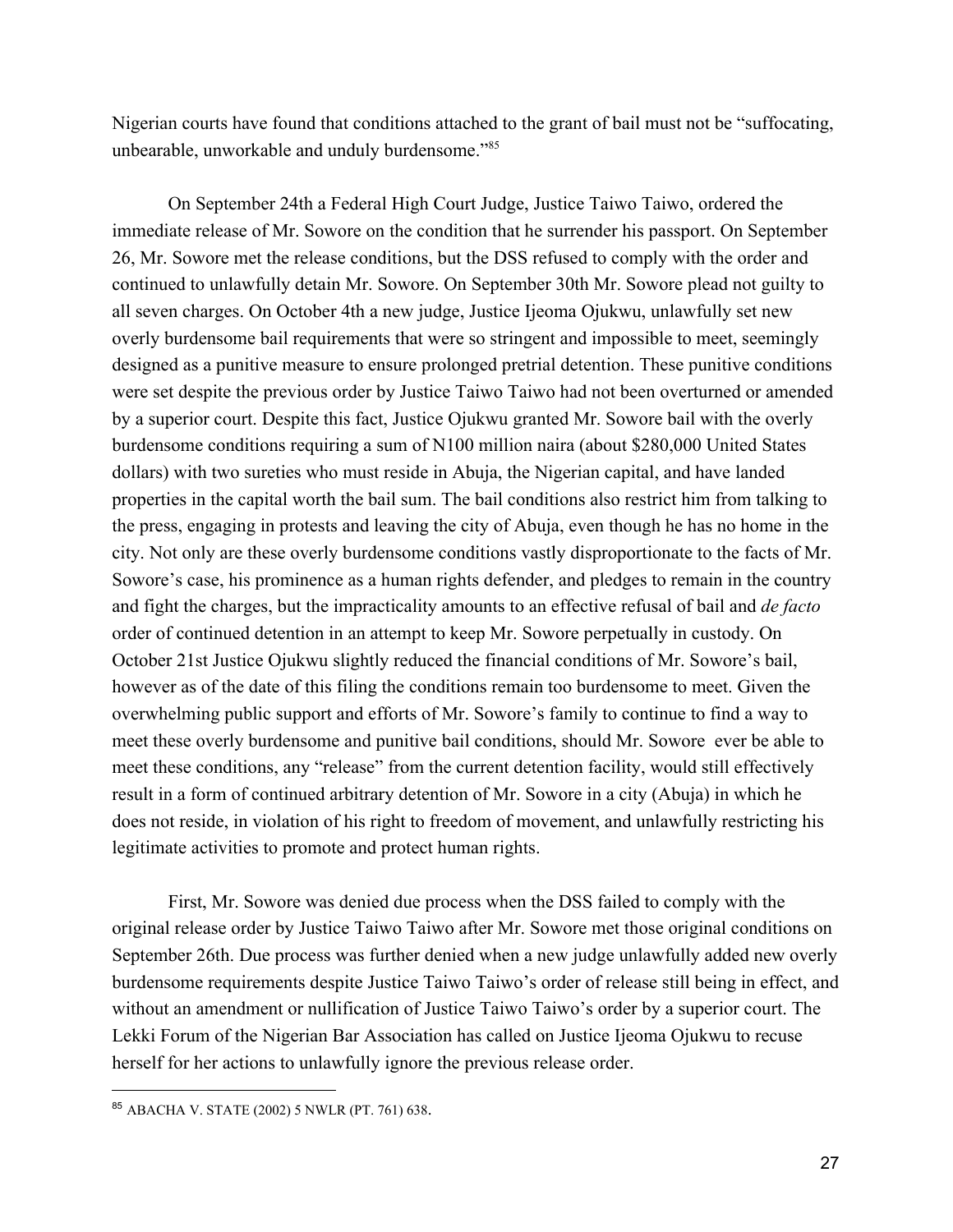Second, the new financial requirements demanded by Justice Ojukwu's order is a sum that is unduly burdensome on Sowore's family and impossible to meet. The requested deposit of N100 million naira, with two sureties who have landed properties in the capital far outweighs the crimes Mr. Sowore is accused of. Mr. Sowore's bail conditions are out of step with the Nigerian government's typical assignment of bail and further demonstrates the government's blatant targeting and attempted silencing of Mr. Sowore. The N100 million naira attached to Mr. Sowore's bail for organizing a peaceful protest is comparable to bail amounts attached to individuals charged with far greater capital offenses. In 2009, three former bank chief executives faced charges for recklessly granting loans, share price manipulation and incessant corruption following a \$2.6 billion dollar government bailout out.<sup>86</sup> The court set bail for the former chief executives at N100 million naira including sureties who own property in the capital Abuja. The Nigerian government cannot argue that Mr. Sowore's call for a peaceful pro democracy protest is equivalent to corruption charges of such a grand scale that similar bail conditions are warranted. Further, Mr. Sowore's bail conditions require him to remain in the city of Abuja as he awaits trial. As has been alerted to the court, Mr. Sowore does not have a residence in Abuja. In restricting his movements to Abuja, the court, in the pretense of granting "release," has essentially ensured Mr. Sowore's continued detention.

Despite slight amendments made by Justice Ojukwu on October 21st, to date the bail conditions remain too burdensome to meet. By failing to grant Mr. Sowore bail with conditions that are neither suffocating, unbearable, unworkable or unduly burdensome; Nigeria has violated his right to be released pending trial, prolonging his arbitrary detention.

### **5. Nigerian Authorities Violated Mr. Sowore's Right to Access his Family**

 Nigerian authorities are violating Mr. Sowore's right to access his family. Article 17 of the ICCPR provides that no detainee or prisoner "shall ... be subjected to arbitrary or unlawful interference with his privacy, family, home or correspondence."  $87$  This right is reiterated in Principle 15 of the Body and Principles which provides that "communication of the detained or imprisoned person with the outside world, and in particular his family or counsel, shall not be denied for more than a matter of days"<sup>88</sup> and Principle 19 which confirms that "a detained or

<sup>&</sup>lt;sup>86</sup> Reuters, *Update 1-Nigeria Court Sets Strict Bail Terms for Bank Chiefs, , REUTERS (SEPT. 14 2009),* [https://www.reuters.com/article/nigeria-banks/update-1-nigeria-court-sets-strict-bail-terms-for-bank-chiefs-idUSLE47275200909](https://www.reuters.com/article/nigeria-banks/update-1-nigeria-court-sets-strict-bail-terms-for-bank-chiefs-idUSLE4727520090914) [14](https://www.reuters.com/article/nigeria-banks/update-1-nigeria-court-sets-strict-bail-terms-for-bank-chiefs-idUSLE4727520090914)

<sup>87</sup> *ICCPR,* Art. 17.

<sup>88</sup> Body of Principles, at principles 15.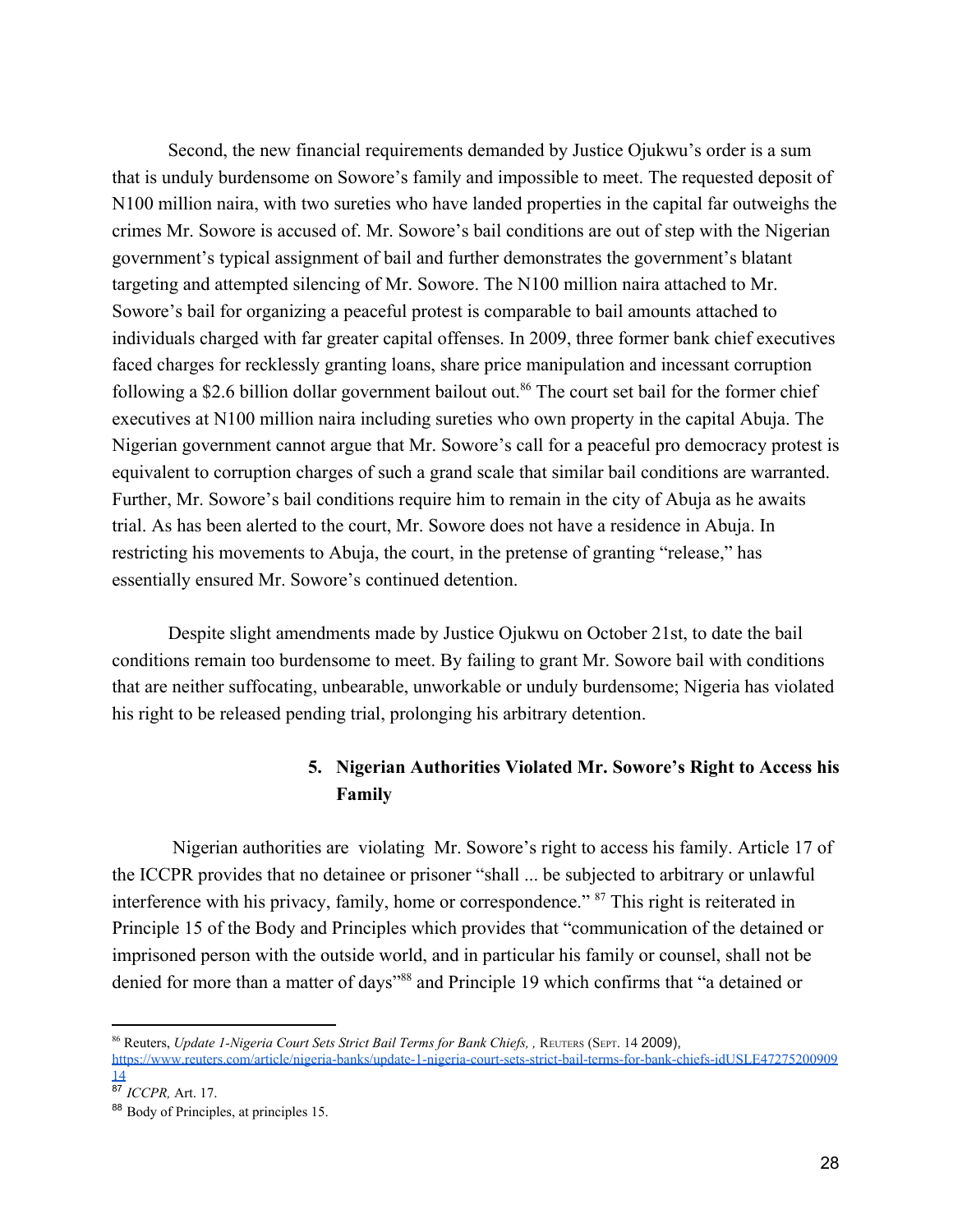imprisoned person shall have the right to be visited by and to correspond with, in particular, members of his family."<sup>89</sup>

The Nigerian authorities cut off all phone communication between Mr. Sowore and his children following his wife's interview with Democracy Now!, on September 4th, where she provided information on her husband's detention and made calls for his release.<sup>90</sup> Prior to giving this interview Mrs. Sowore was able to talk with her husband over the phone during the month of August but hasn't spoken with him since. It has now been two months since she last spoke with her husband, far outlasting a matter of days - the standard provided for in Principle 15.

By cutting off all contact with his wife and two children during his detention, the Nigerian government is violating Mr. Sowore's right to access his family under international law.

#### **i. Category V: Discrimination Based on a Protected Class**

The detention of Mr. Sowore due to his political opinions, political participation, and status as a human rights defender and journalist is arbitrary under Category V.

A detention is arbitrary under Category V when, in violation of international law, the detention is discriminatory "based on . . . political or other opinion . . . that aims towards or can result in ignoring the equality of human beings."<sup>91</sup> Article 7 of the UDHR and Article 26 of the ICCPR further prohibit discrimination before the law on a number of grounds, including "political or other opinion." Similarly, Chapter 4 Section 42(1) of the Nigerian Constitution guarantees equality before the law on the basis of political opinion.<sup>92</sup>

The facts at hand indicate that Mr. Sowore was arrested due to his political opinions, political participation and status as a human rights defender and journalist. Mr. Sowore's charges stem from his call for nationwide protests against corrupt government, and the violation of individual rights by the state. Mr. Sowore ran for president in the February 2019 elections and made headlines when he claimed that the results, that returned President Buhari to power, were not credible. He continued to call for free and fair elections and rallied the people of Nigeria to demand more of their government. Through his Twitter account he criticized the President and

<sup>89</sup> Body of Principles, at principles 19.

<sup>90</sup> Democracy Now!, *Nigerian Journalist & Activist Omoyele Sowore Remains Jailed for Calling for Peaceful Protests,* DEMOCRACYNOW! (Sept. 4, 2019), [https://www.democracynow.org/2019/9/4/nigerian\\_journalist\\_activist\\_omoyele\\_sowore\\_jailed](https://www.democracynow.org/2019/9/4/nigerian_journalist_activist_omoyele_sowore_jailed) <sup>91</sup> *Revised Methods of Work*, ¶7(e).

<sup>92</sup> *Constitution of the Federal Republic of Nigeria*, Ch.4 Sec. 42(1).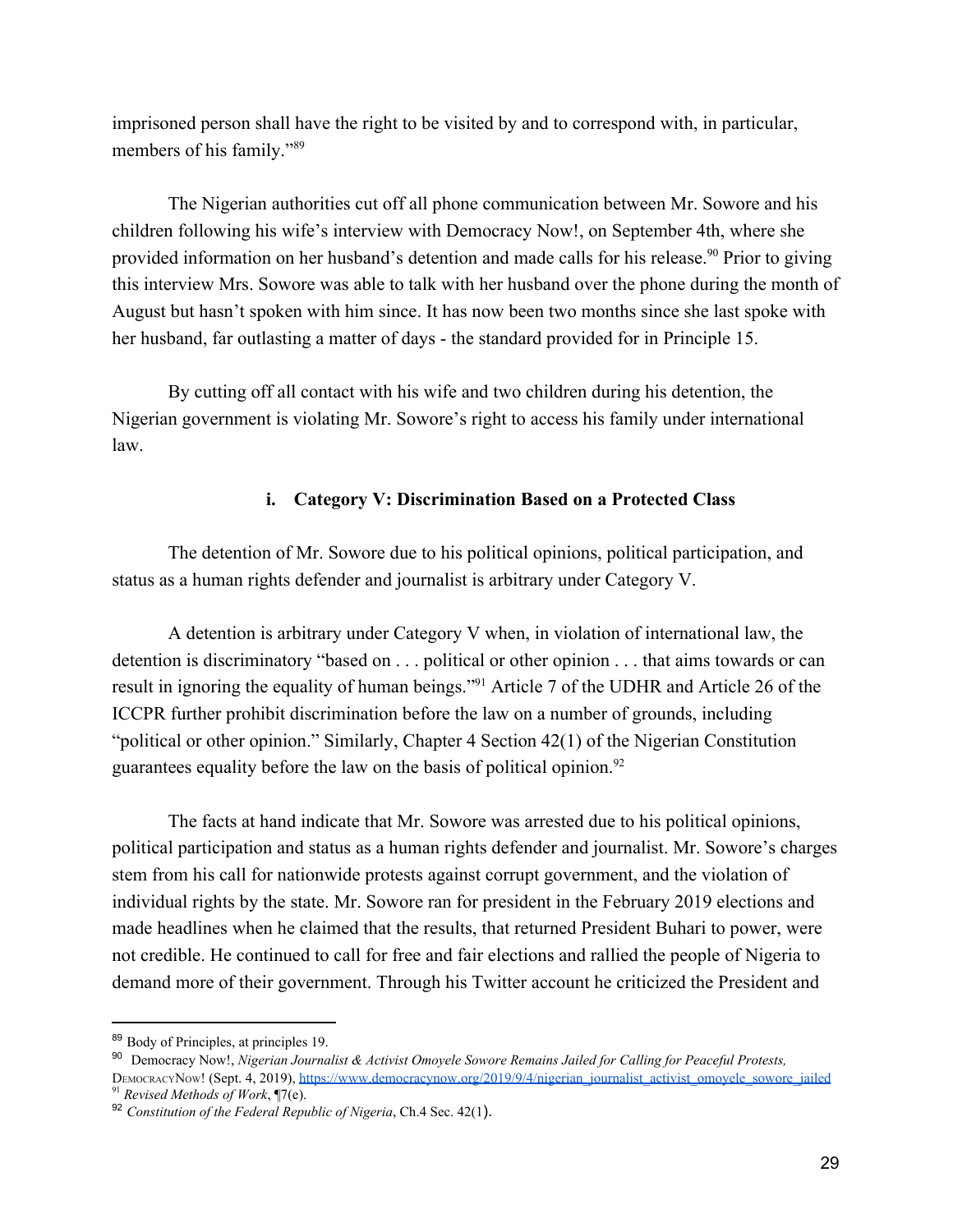his administration for continuous human rights abuses, vote buying and other violations.<sup>93</sup> Thus, the facts indicate that Mr. Sowore was arrested in light of his political opinions and activities; by extension, his detention is discriminatory based on his political opinions and his status as a journalist and human rights defender.

# **V. INDICATE INTERNAL STEPS, INCLUDING DOMESTIC REMEDIES, TAKEN ESPECIALLY WITH THE LEGAL AND ADMINISTRATIVE AUTHORITIES, PARTICULARLY FOR THE PURPOSE OF ESTABLISHING THE DETENTION AND, AS APPROPRIATE, THEIR RESULTS OR THE REASONS WHY SUCH STEPS OR REMEDIES WERE INEFFECTIVE OR WHY THEY WERE NOT TAKEN.**

On September 20, 2019, Mr. Sowore was charged with seven criminal charges: Treasonable felony and conspiracy to commit a treasonable felony under Section 516 of the Criminal Code Act, Cap C38 Laws of the Federation of Nigeria, 2004; Cyberstalking under Section 24(1)(b) of the Cybercrimes (Prohibition, Prevention) Act, 2015; Three counts of money laundering under Section 15(1) of the Money Laundering (Prohibition) Act, 2011. Mr. Sowore was charged after being detained for 48 days. The court granted bail on October 4th, but it's conditions are so stringent and overly burdensome it has been impossible to date for Mr. Sowore to meet the requirements, thus ensuring his continued arbitrary detention. On October 21, 2019 the financial burdens of his bail requirements were slightly lessened from N100 million naira to N50 million, however to date Mr. Sowore has still not been able to meet them. Even should Mr. Sowore be able to meet the new bail requirements at any point in the future, he will still remain effectively detained with his movement restricted to a city (Abuja) where he does not reside and his freedoms to exercise his fundamental rights to expression and assembly unduly restricted on an ongoing basis.

### **VI. CONCLUSION**

The arrest and continued detention of Mr. Sowore is an egregious violation of his fundamental rights. The Government of the Federal Republic of Nigeria has violated the following rights under various provisions of the Nigerian Constitution, Nigerian laws, and international law in continuing to detain Mr. Sowore and attaching unduly burdensome conditions that effectively allows her continued detention.

 $93$ Omoyele Sowore (@YeleSowore), Twitter (Aug. 2, 2019, 3:21pm), <https://twitter.com/YeleSowore/status/1157416280334491649>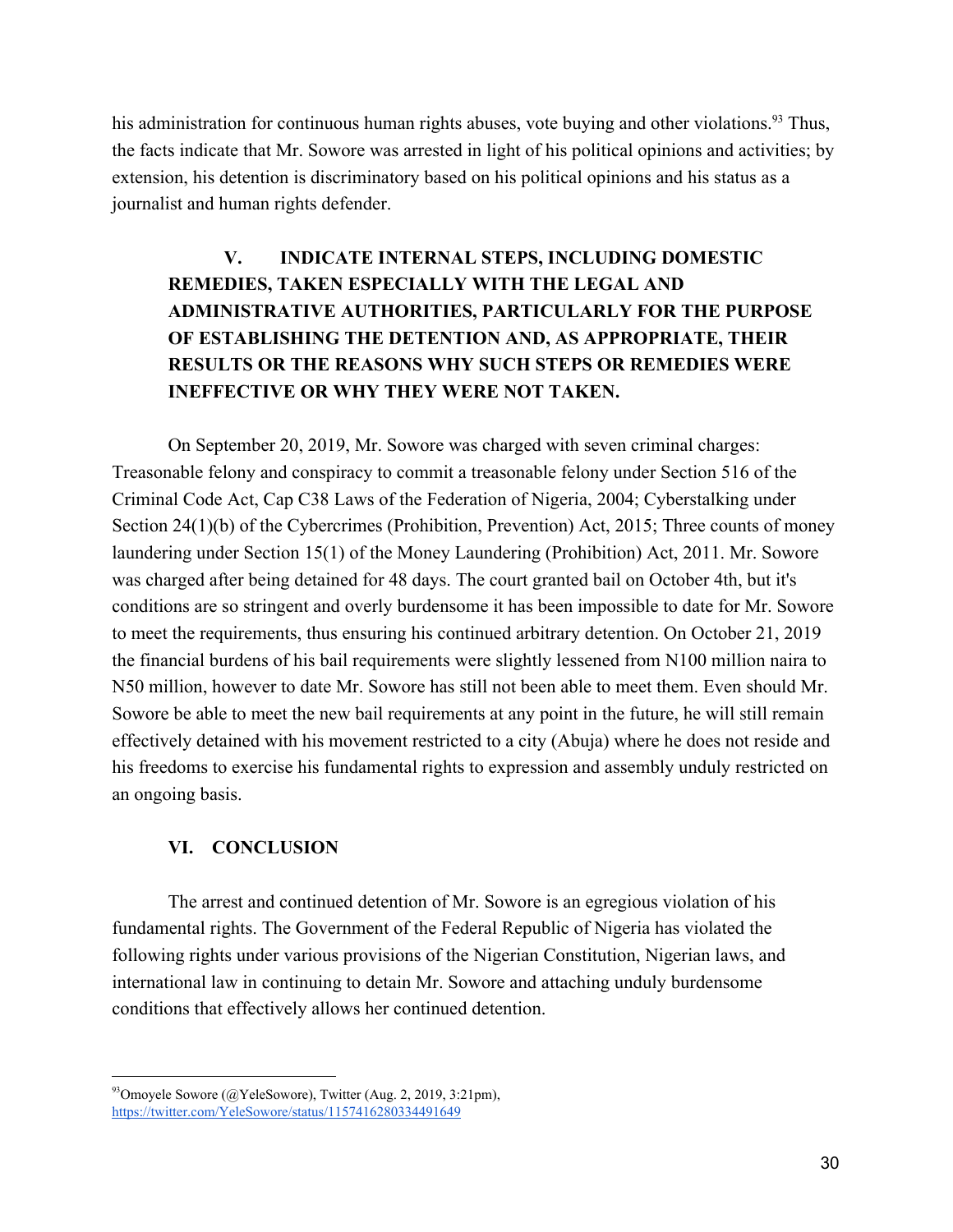- The right to be free from arbitrary detention;
- The right to freedom of expression;
- The right to freedom of assembly; and
- The right to due process, including the right to be detained only with a judicial order, the right to be informed of the reasons for arrest, the right to be promptly brought before a judge, the right to release pending trial, and the right of access to family.

We hereby request that the United Nations Working Group on Arbitrary Detention:

- 1. Issue an opinion finding Mr. Sowore's ongoing pretrial detention to be in violation of Nigeria's obligations under international law;
- 2. Call for Mr. Sowore's immediate release;
- 3. Request that the Government of Nigeria investigate and hold accountable all persons responsible for the unlawful arrest, continued detention, and mistreatment of Mr. Sowore; and
- 4. Request the Government of Nigeria to award Mr. Sowore compensation for the violations he has endured as a result of his unlawful arrest, arbitrary detention, and mistreatment while in state custody.

# **VII. FULL NAME AND ADDRESSES OF THE PERSON(S) SUBMITTING THE INFORMATION**

Vad Httput

Wade H. McMullen, Jr. Managing Attorney Robert F. Kennedy Human Rights 1300 19th Street NW, Suite 750 Washington, DC 20036  $(Tel)$  +1-202-463-7575 mcmullen@rfkhumanrights.org legal@rfkhumanrights.org

Ngwika Crystal Fomba Stimson Fellow Robert F. Kennedy Human Rights 1300 19th Street NW, Suite 750 Washington, DC 20036  $(Tel)$  +1-202-463-7575 [fomba@rfkhumanrights.org](mailto:fomba@rfkhumanrights.org)